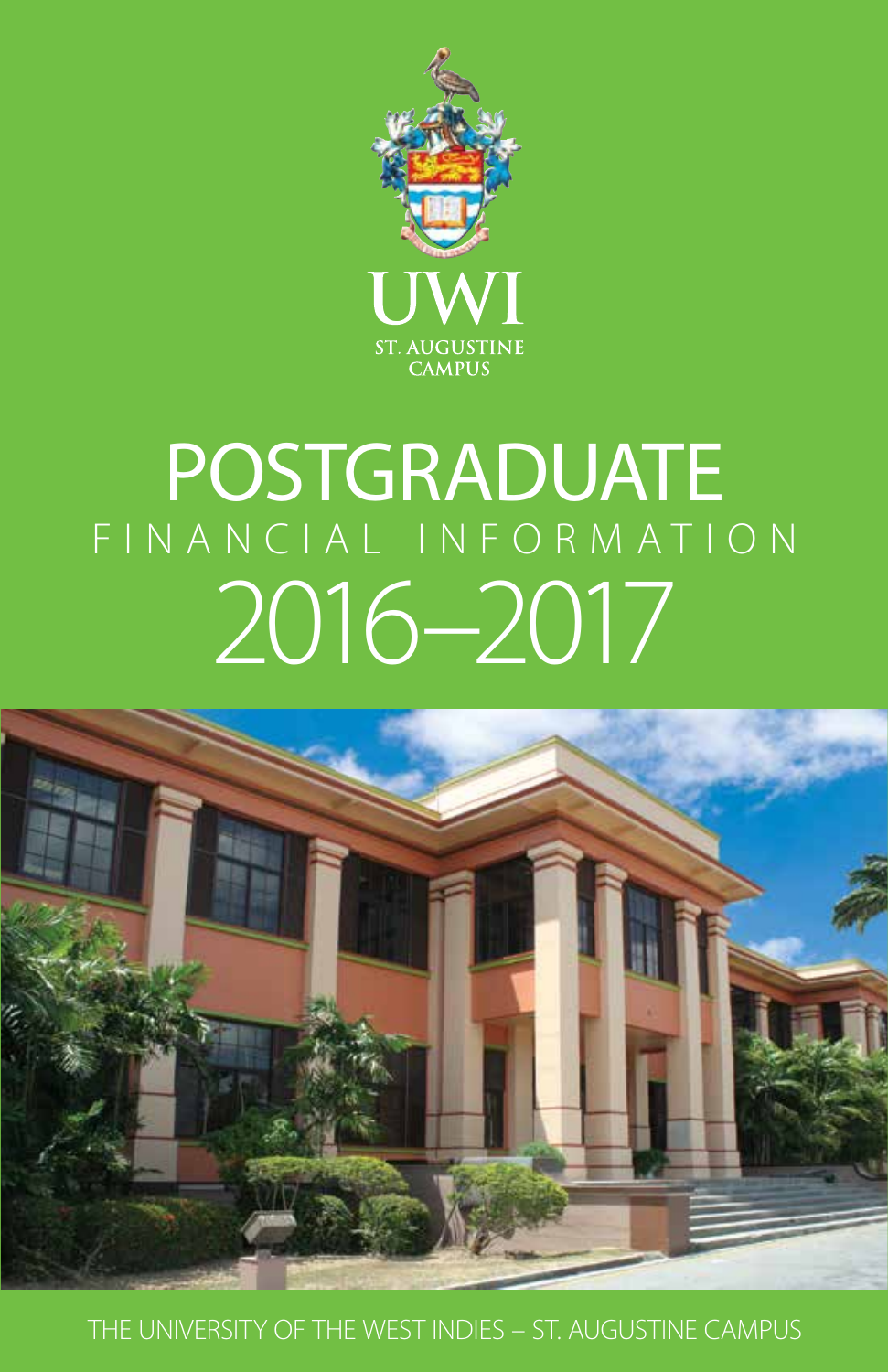# **Fees Payable by Full-time and Part-time Students Registering in the 2016/2017 Academic Year**

## **Definition of a student**

A person is considered to be a UWI student only after the completion of registration and payment of **all** fees for the semester. A student who writes an examination(s) for a course(s) for which he/she was not registered and paid for will not be credited for such course(s).

## **Accounts Receivable Hold (AR Hold)**

An AR Hold is placed on the accounts of students who have not paid fees and/or submitted a copy of the GATE application form or a sponsorship letter. This HOLD prevents registration, access to grades and transcripts and can only be removed by the Student Accounts Section of the Bursary.

## **De-Registration**

A New First Time student who has registered but failed to pay ALL required fees by the last working day of September for semester I, the last working day of February for semester II and the last working day of June for summer session, will be de-registered from the courses and the offer withdrawn. Such students will be required to submit a new application for admission within the application period for entry at a future date.

## **Compulsory Leave of Absence**

A Continuing/Returning student who has registered but has failed to pay ALL required fees by the last working day of September for semester I, the last working day of February for semester II and the last working day of June for summer session, will be de-registered from the courses and automatically placed on a Compulsory Leave of Absence [CL] for the particular semester.

## **Subsidies**

Students receiving subsidies are required to pay their percentage of the tuition fee as per their contract agreement.

## **Explanatory Notes**

Tuition fees for nationals of contributing countries sponsored by their governments have been calculated at 10% of the 2016/2017 economic cost. Contributing governments pay the remaining 90% of the economic cost on behalf of each sponsored student. Fees for students from contributing countries, not sponsored by their governments, who are admitted under the quota, have been calculated at 33.3% of the economic cost.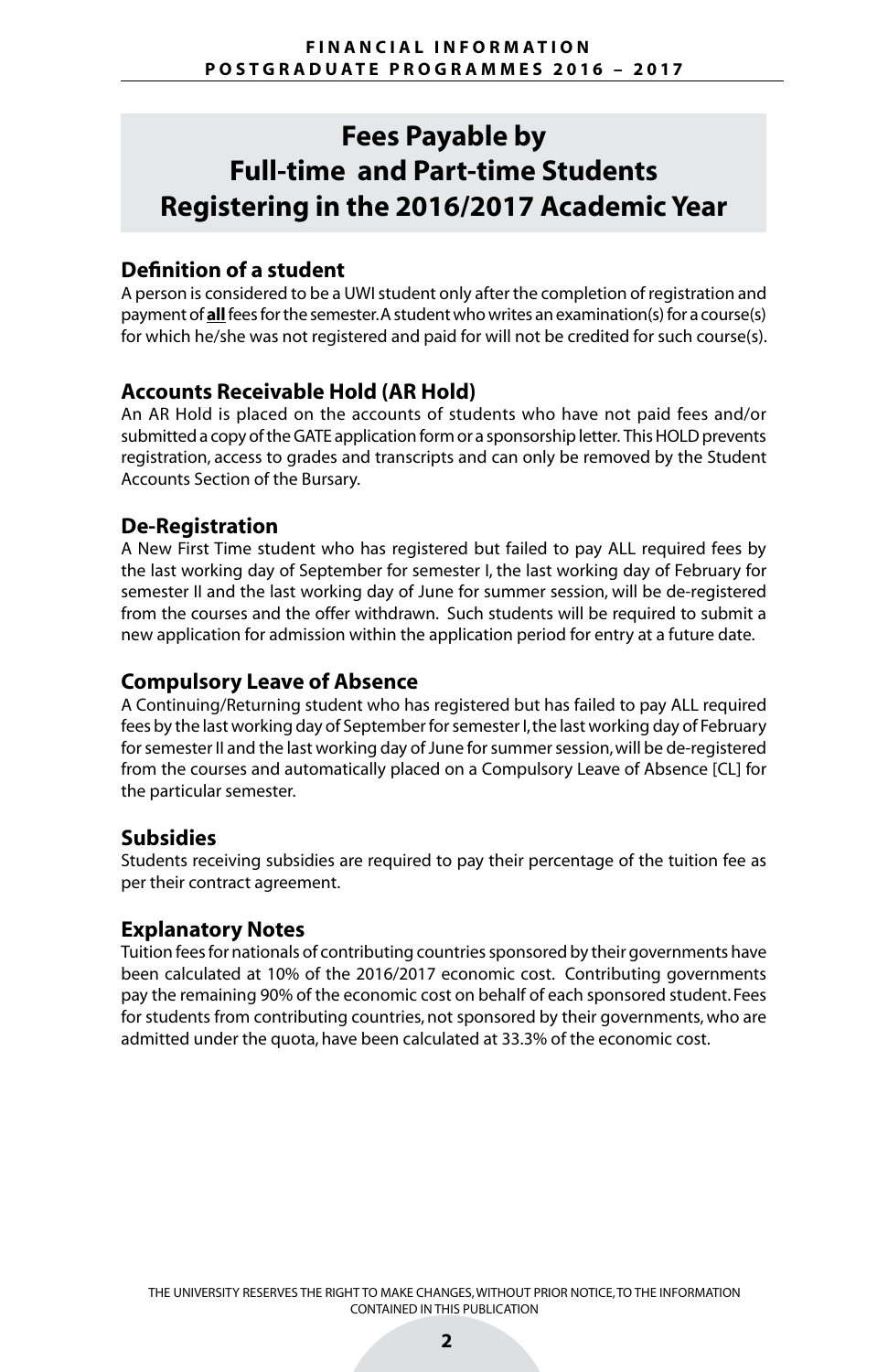|  | LIST OF CONTRIBUTING COUNTRIES |  |  |
|--|--------------------------------|--|--|
|--|--------------------------------|--|--|

| <b>Campus Countries</b> | <b>Non-Campus Countries</b>   |
|-------------------------|-------------------------------|
| <b>BARBADOS</b>         | <b>ANGUILLA</b>               |
| <b>JAMAICA</b>          | ANTIGUA                       |
| TRINIDAD & TOBAGO       | <b>BAHAMAS</b>                |
|                         | <b>BELIZE</b>                 |
|                         | <b>BERMUDA</b>                |
|                         | <b>BRITISH VIRGIN ISLANDS</b> |
|                         | <b>CAYMAN ISLANDS</b>         |
|                         | DOMINICA                      |
|                         | <b>GRENADA</b>                |
|                         | MONTSERRAT                    |
|                         | <b>ST KITTS/NEVIS</b>         |
|                         | <b>ST LUCIA</b>               |
|                         | <b>ST VINCENT</b>             |
|                         | TURKS & CAICOS                |

#### **Tuition Fees**

Part-Time postgraduate students who are full-time members of staff of the status of Assistant Lecturer and above may apply for waiver of tuition fees. UWI Scholarship holders are exempt from the payment of tuition.

#### **Caution Money**

Caution money is payable by all students upon entry to the University. This money is not refunded until after a student has completed or withdrawn from a programme. Claims must be submitted to the Office of Graduate Studies & Research after clearance certificates have been obtained from the Library and the departments. The student I.D. card must also be surrendered.

#### **Upkeep for Students on Scholarship**

The University recommends that scholarship donors include provision for a return fare during the long vacation for students who are not from the campus country. Where a student is required to remain at St. Augustine for academic reasons, a maintenance grant in the sum of TT\$7,000 should be made available to cover a period of 13 weeks.

#### **Arrival/Termination Allowance**

The University recommends that a settling-in grant of TT\$2,000 be paid directly to students, to help with expenses for the first month.

An allowance of TT\$1,000 is also recommended to help the student meet additional costs at the end of the academic programme.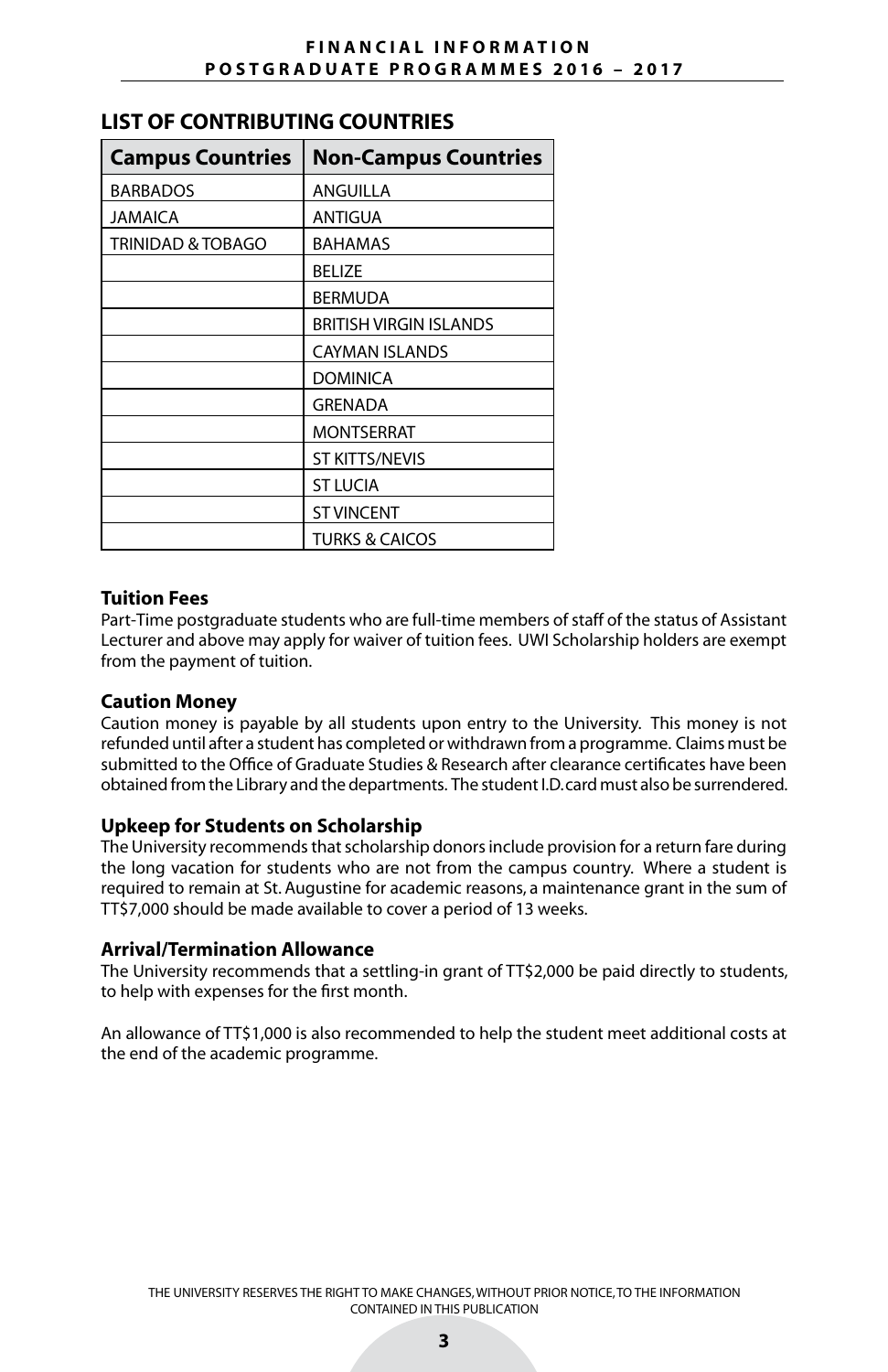#### **Government Assistance for Tuition Expenses (GATE) (Citizens of Trinidad & Tobago only)**

- 1. Students may apply to the Ministry of Tertiary Education and Skills Training for grants to cover 50% of their tuition fees. However, students must register with GATE to obtain a GATE ID number which would then be used to apply for GATE funding on-line at **www.e-gate.gov.tt**
- 2. Students are required to submit a signed copy of their GATE application form with their registration documents.
- 3. Students pursuing postgraduate programmes must attach a receipt showing payment of their 50% of the tuition fee.
- 4. GATE funding is not retroactive. If a student fails to complete a GATE application form upon registration as is required, a claim will not be accepted after the semester has ended.

## **Payment of Fees by Semester (Semester I and Semester II only)**

All fees (tuition, compulsory and hall) are payable by semester. Semester I fees must be paid by September 09, 2016 and semester II fees must be paid by January 27, 2017.

## **List of Compulsory Fees**

| $\bullet$ . | Guild Fee                                | TT\$225.00 |
|-------------|------------------------------------------|------------|
|             | • Registration Fee                       | TT\$20.00  |
|             | • Identification Card (first issue only) | TT\$120.00 |
|             | • Caution Money (year of entry only)     | TT\$500.00 |
|             | • Students Group Health Plan             | TT\$100.00 |
|             | • Personal Accident Insurance            | TT\$20.00  |
|             | • Student Amenities Fee                  | TT\$500.00 |

Please note that compulsory fees are non-refundable except for caution money.

## **Other Fees**

| $\bullet$ | Replacement Identification Card                                                                                                                   | TT\$180.00         |
|-----------|---------------------------------------------------------------------------------------------------------------------------------------------------|--------------------|
| $\bullet$ | <b>Transcript Fee</b>                                                                                                                             | TT\$30.00 per copy |
| $\bullet$ | Late Registration/Late Payment Fee payable<br>Semester I – with effect from September 12, 2016<br>Semester II - with effect from January 30, 2017 | TT\$200.00         |

## **Examination of Thesis Fees**

| $\cdot$ M.Phil | TT\$100.00 |
|----------------|------------|
| $\cdot$ Ph.D   | TT\$150.00 |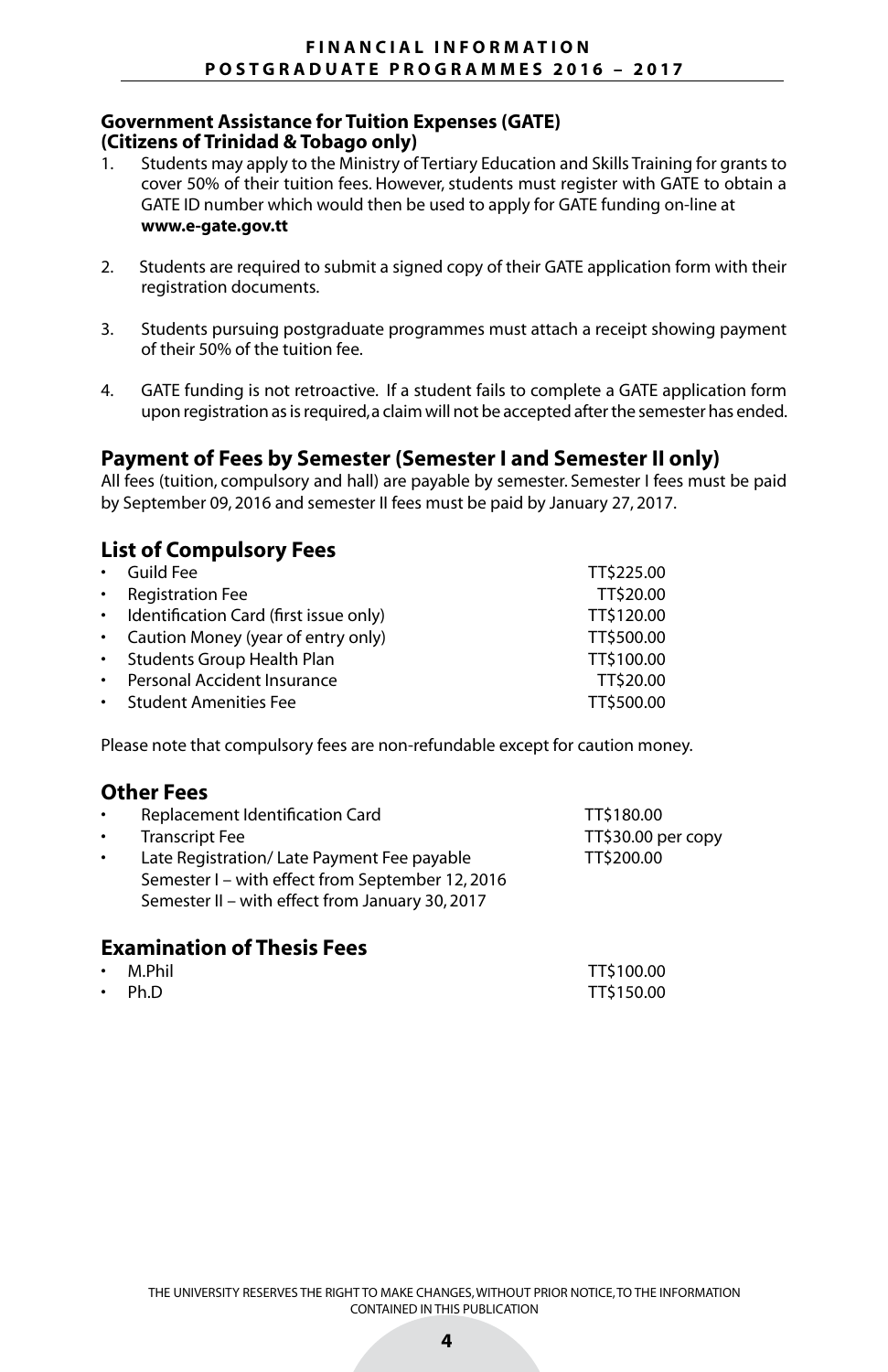## **Qualifying Students**

Students who are required to read for undergraduate courses or are required to pass a special qualifying examination before registering for higher degrees, will pay per-credit fees for their faculty. In addition, all compulsory fees and a qualifying examination fee of **TT\$50** are payable upon registration at the beginning of the academic year.

## **Taught Masters – Project Only Fee (exclude MPhil and PhD)**

- 1. Full-time nationals who are completing a project over an entire academic year have the option to change status to part-time and pay part-time fees, in addition to all compulsory fees.
- 2. Students not sponsored by contributing governments must pay a Project Only fee equivalent to 20% of the higher tuition fee.
- 3. Students from other countries must pay a Project Only fee equivalent to 20% of the US dollar fee.

## **Higher Degrees (MPhil and PhD)**

Students must continue to pay fees until the submission of the thesis to the Office of Graduate Studies & Research.

#### **NOTE:**

- 1. If the thesis or project is submitted before September 30 semester I or end of February - semester II, only the registration fee of TT\$20.00 is payable.
- 2. After submission students must continue to register and pay the registration fee for academic year until awarded.

## **SELF-FINANCING PROGRAMMES**

#### **Tuition Fee Waiver**

There is no tuition fee waiver for self-financing programmes.

## **Project**

- 1. Once the cost of the programme has been paid in full, students are only required to pay compulsory fees until they submit their final project.
- 2. After submission of the project, students must continue to register and pay the registration fee for the academic year until they are awarded.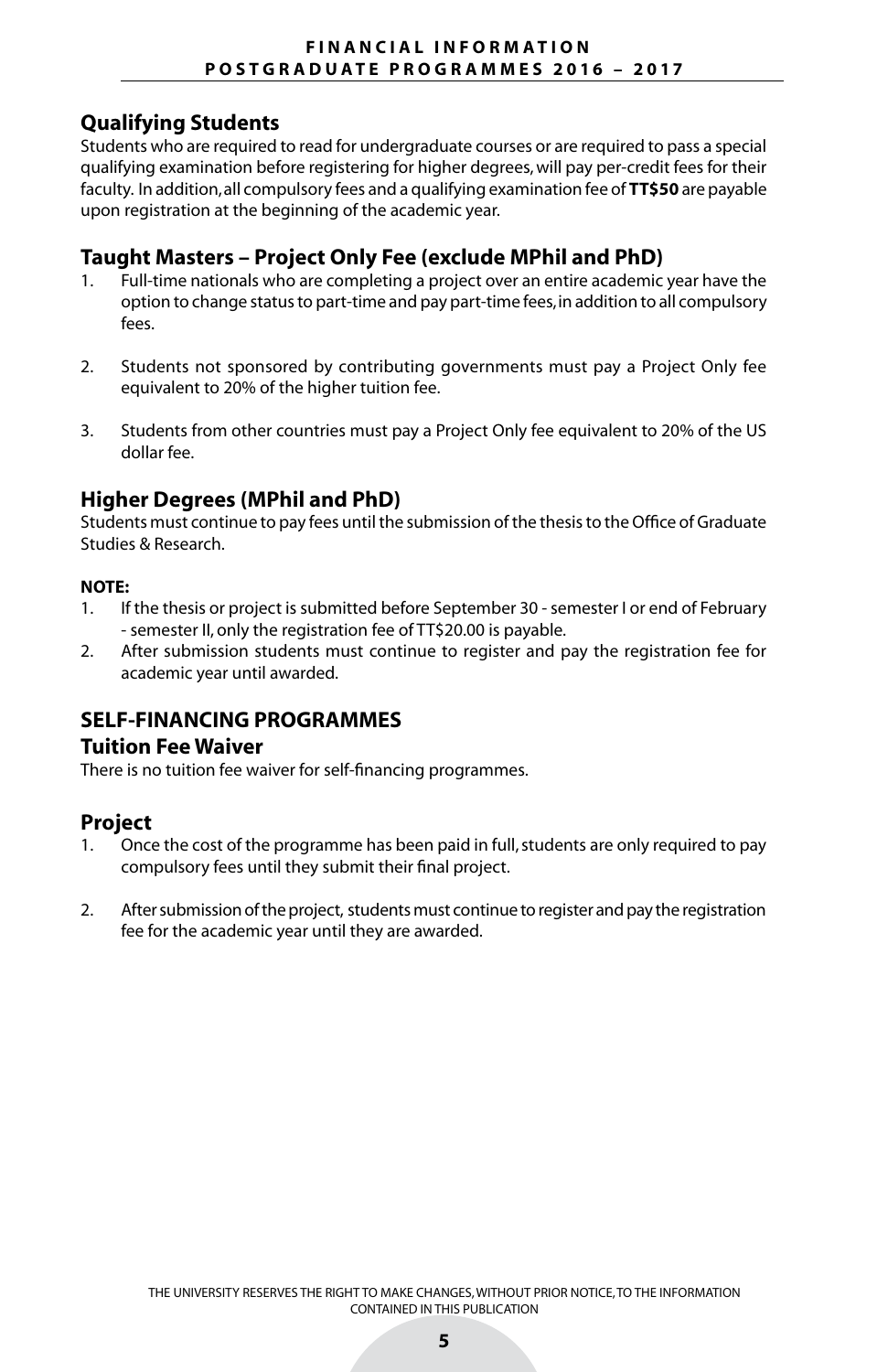## **Halls of Residence**

Students who are living in a University hall of residence are required to pay relevant hall fees to the University at the beginning of each semester. A copy of the receipt must be submitted to the Bursary. Payment for semester I covers living in hall up to the end of the semester. Payment for semester II covers a period of one (1) week beyond the end of semester II.

| <b>HALL</b>                     | <b>RATE PER</b><br><b>WEEK</b><br>TT\$ | <b>SEMESTER</b><br>TT\$ | <b>SEMESTER</b><br>ш<br><b>TTS</b> | <b>ANNUAL</b><br><b>FEES</b><br>TT\$ |
|---------------------------------|----------------------------------------|-------------------------|------------------------------------|--------------------------------------|
| <b>MILNER HALL</b>              |                                        |                         |                                    |                                      |
| <b>DOUBLE</b>                   | 265                                    | 5,340                   | 5,075                              | 10,415                               |
| <b>SINGLE</b>                   | 318                                    | 6,400                   | 6,082                              | 12,482                               |
| <b>MILNER HALL NEW WING</b>     |                                        |                         |                                    |                                      |
| <b>DOUBLE</b>                   | 292                                    | 5,880                   | 5,588                              | 11,468                               |
| <b>SINGLE</b>                   | 445                                    | 8,940                   | 8,495                              | 17,435                               |
| <b>TRINITY HALL</b>             |                                        |                         |                                    |                                      |
| <b>DOUBLE</b>                   | 265                                    | 5,340                   | 5,075                              | 10,415                               |
| <b>DOUBLE (Superior)</b>        | 292                                    | 5,880                   | 5,588                              | 11,468                               |
| <b>SINGLE</b>                   | 318                                    | 6,400                   | 6,082                              | 12,482                               |
| <b>CANADA HALL</b>              |                                        |                         |                                    |                                      |
| <b>SINGLE</b>                   | 334                                    | 6,720                   | 6,386                              | 13,106                               |
| <b>POSTGRADUATE HALL</b>        |                                        |                         |                                    |                                      |
| <b>SINGLE</b>                   | 424                                    | 8,480                   | 8,056                              | 16,536                               |
| <b>JOYCE GIBSON-INNISS HALL</b> |                                        |                         |                                    |                                      |
| <b>SINGLE</b>                   | 371                                    | 7,420                   | 7,049                              | 14,469                               |
| <b>SIR ARTHUR LEWIS HALL</b>    |                                        |                         |                                    |                                      |
| <b>DOUBLE</b>                   | 292                                    | 5,840                   | 5,548                              | 11,388                               |
| <b>SINGLE</b>                   | 371                                    | 7,420                   | 7,049                              | 14,469                               |
| DOUBLE (Ensuite)                | 477                                    | 9,540                   | 9,063                              | 18,603                               |
| <b>STUDIO</b>                   | 663                                    | 13,260                  | 12,597                             | 25,857                               |
| 1 BEDROOM APT                   | 795                                    | 15,900                  | 15,105                             | 31,005                               |

## **HALLS OF RESIDENCE FEES 2016/2017**

A precautionary deposit is payable to reserve a room and is only refundable after a student leaves the hall. The fees quoted in the table above do not include this precautionary deposit which is:-

| Joyce Gibson-Inniss hall | TT\$840.00 |
|--------------------------|------------|
| Other halls              | TT\$500.00 |

Students wishing to live in any hall must apply to:

## **Director, Division of Student Services & Development, UWI, St Augustine, Republic of Trinidad & Tobago, West Indies.**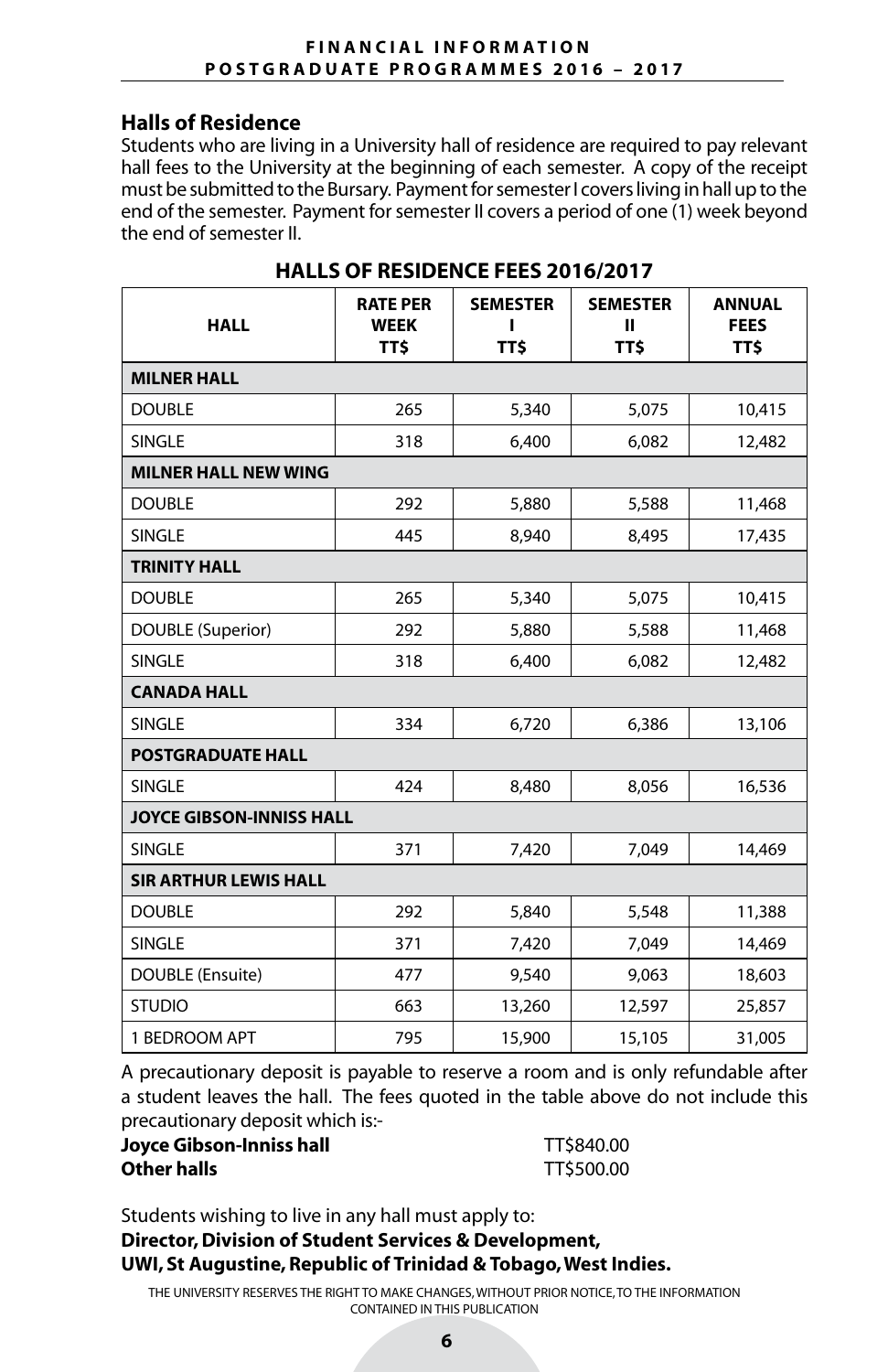## **Payable by all students sponsored for economic cost by Governments of countries contributing to the University**

| <b>FACULTY OF FOOD AND AGRICULTURE</b>                              |                            |                            |                            |                            |  |  |
|---------------------------------------------------------------------|----------------------------|----------------------------|----------------------------|----------------------------|--|--|
|                                                                     | <b>NEW</b>                 |                            |                            | <b>RETURNING</b>           |  |  |
| <b>A. UNIVERSITY FEES PER</b><br><b>ACADEMIC YEAR</b>               | <b>FULL</b><br><b>TIME</b> | <b>PART</b><br><b>TIME</b> | <b>FULL</b><br><b>TIME</b> | <b>PART</b><br><b>TIME</b> |  |  |
| <b>Tuition and Examination Fees</b>                                 | 5,900                      | 2,950                      | 5,900                      | 2,950                      |  |  |
| <b>Guild Fee</b>                                                    | 225                        | 225                        | 225                        | 225                        |  |  |
| <b>Registration Fee</b>                                             | 20                         | 20                         | 20                         | 20                         |  |  |
| <b>Identification Card</b>                                          | 120                        | 120                        |                            |                            |  |  |
| <b>Caution Money</b>                                                | 500                        | 500                        |                            |                            |  |  |
| Students Group Health Plan                                          | 100                        | 100                        | 100                        | 100                        |  |  |
| <b>Student Amenities Fee</b>                                        | 500                        | 500                        | 500                        | 500                        |  |  |
| Personal Accident Insurance                                         | 20                         | 20                         | 20                         | 20                         |  |  |
| <b>TOTAL FEES PAYABLE DIRECTLY</b><br>TO THE UNIVERSITY             | 7,385                      | 4,435                      | 6,765                      | 3,815                      |  |  |
| <b>B. ESTIMATED LIVING EXPENSES PER ACADEMIC YEAR</b>               |                            |                            |                            |                            |  |  |
| Accommodation                                                       | 17,000                     | 17,000                     | 17,000                     | 17,000                     |  |  |
| Meals                                                               | 20,000                     | 20,000                     | 20,000                     | 20,000                     |  |  |
| Personal Expenses - toiletries,<br>medical supplies, transportation | 10,000                     | 10,000                     | 10,000                     | 10,000                     |  |  |
| <b>Books/Learning Material</b>                                      | 8,000                      | 4,000                      | 8,000                      | 4,000                      |  |  |
| <b>TOTAL OF ESTIMATED</b><br><b>LIVING EXPENSES</b>                 | 55,000                     | 51,000                     | 55,000                     | 51,000                     |  |  |
| <b>GRAND TOTAL FOR THE</b><br><b>ACADEMIC YEAR</b>                  | 62,385                     | 55,435                     | 61,765                     | 54,815                     |  |  |

(ALL FEES ARE QUOTED IN TRINIDAD & TOBAGO DOLLARS)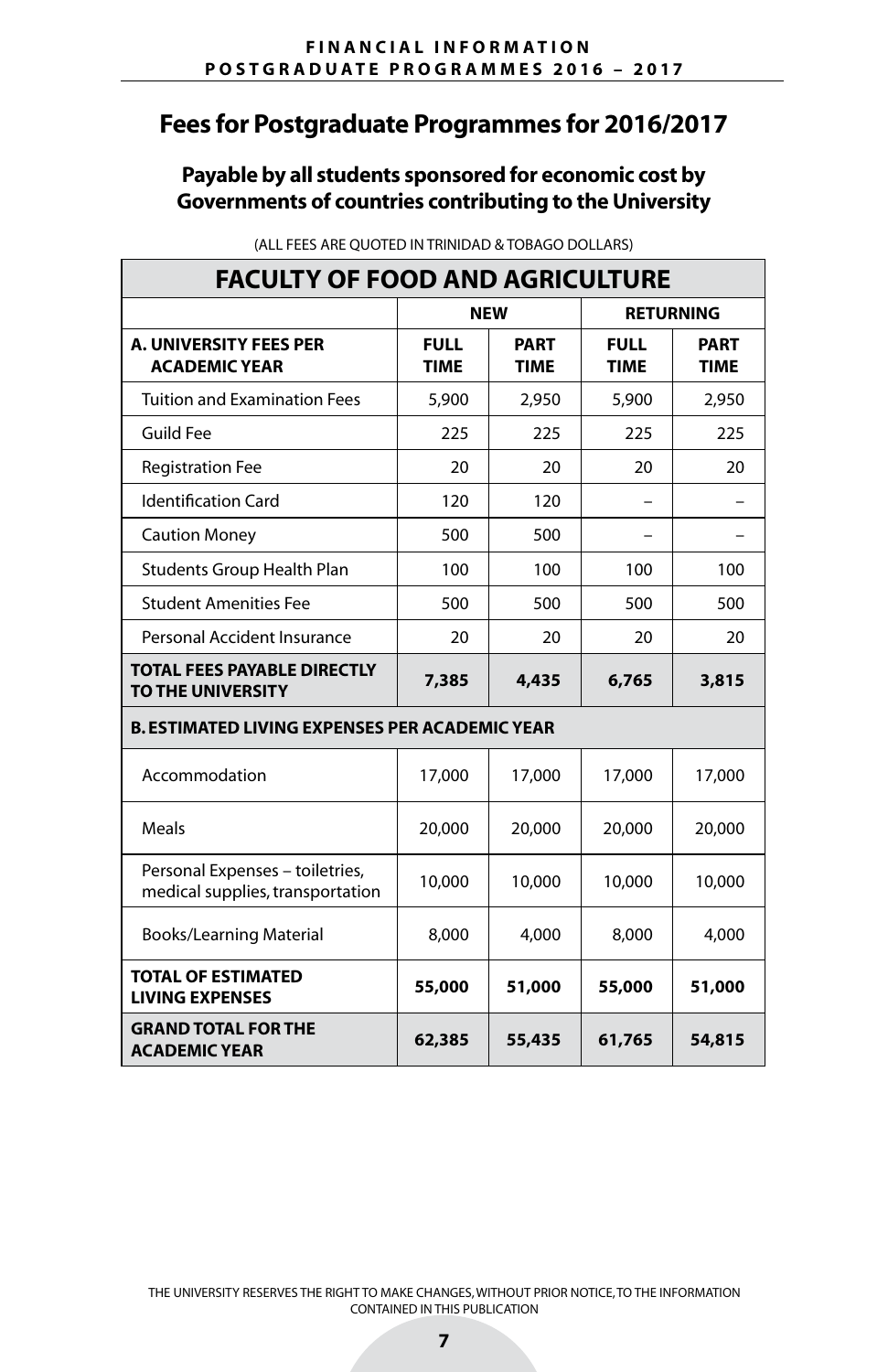| <b>FACULTY OF FOOD AND AGRICULTURE</b>     |                 |                                       |                                       |          |  |  |
|--------------------------------------------|-----------------|---------------------------------------|---------------------------------------|----------|--|--|
| <b>SELF-FINANCING</b><br><b>PROGRAMMES</b> | <b>DURATION</b> | <b>TUITION</b><br><b>FEES</b><br>TT\$ | <b>TUITION</b><br><b>FEES</b><br>US\$ |          |  |  |
| PG Diploma Agri-Food Safety &              | 1 Yr (FT)       | 17,250                                |                                       | Per Year |  |  |
| <b>Quality Assurance</b>                   | 2 Yrs (PT)      | 8,625                                 |                                       | Per Year |  |  |
| MSc Agri-Food Safety & Quality             | 1 Yr (FT)       | 21,850                                |                                       | Per Year |  |  |
| Assurance                                  | 2 Yrs (PT)      | 10,925                                |                                       | Per Year |  |  |

Please note that compulsory fees detailed on **page three** are payable in addition to these tuition fees at the beginning of the academic year.

#### **Note:**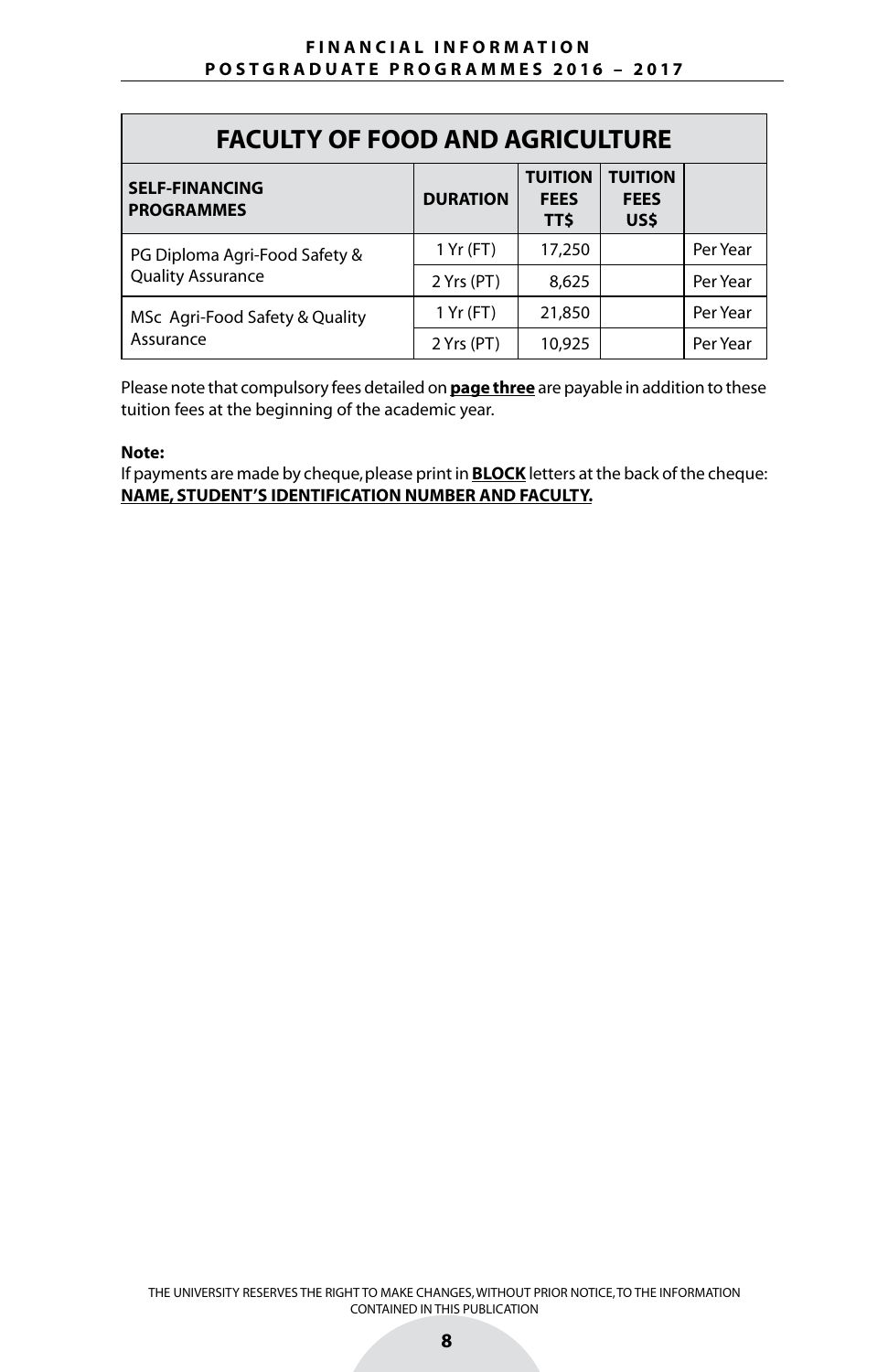## **Payable by all students sponsored for economic cost by Governments of countries contributing to the University**

| <b>FACULTY OF SCIENCE AND TECHNOLOGY</b>                            |                            |                            |                            |                            |  |  |
|---------------------------------------------------------------------|----------------------------|----------------------------|----------------------------|----------------------------|--|--|
|                                                                     |                            | <b>NEW</b>                 |                            | <b>RETURNING</b>           |  |  |
| <b>A. UNIVERSITY FEES PER</b><br><b>ACADEMIC YEAR</b>               | <b>FULL</b><br><b>TIME</b> | <b>PART</b><br><b>TIME</b> | <b>FULL</b><br><b>TIME</b> | <b>PART</b><br><b>TIME</b> |  |  |
| <b>Tuition and Examination Fees</b>                                 | 5,900                      | 2,950                      | 5,900                      | 2,950                      |  |  |
| <b>Guild Fee</b>                                                    | 225                        | 225                        | 225                        | 225                        |  |  |
| <b>Registration Fee</b>                                             | 20                         | 20                         | 20                         | 20                         |  |  |
| <b>Identification Card</b>                                          | 120                        | 120                        |                            |                            |  |  |
| <b>Caution Money</b>                                                | 500                        | 500                        |                            |                            |  |  |
| Students Group Health Plan                                          | 100                        | 100                        | 100                        | 100                        |  |  |
| <b>Student Amenities Fee</b>                                        | 500                        | 500                        | 500                        | 500                        |  |  |
| Personal Accident Insurance                                         | 20                         | 20                         | 20                         | 20                         |  |  |
| <b>TOTAL FEES PAYABLE DIRECTLY</b><br>TO THE UNIVERSITY             | 7,385                      | 4,435                      | 6,765                      | 3,815                      |  |  |
| <b>B. ESTIMATED LIVING EXPENSES PER ACADEMIC YEAR</b>               |                            |                            |                            |                            |  |  |
| Accommodation                                                       | 17,000                     | 17,000                     | 17,000                     | 17,000                     |  |  |
| Meals                                                               | 20,000                     | 20,000                     | 20,000                     | 20,000                     |  |  |
| Personal Expenses - toiletries,<br>medical supplies, transportation | 10,000                     | 10,000                     | 10,000                     | 10,000                     |  |  |
| <b>Books/Learning Material</b>                                      | 8,000                      | 4,000                      | 8,000                      | 4,000                      |  |  |
| <b>TOTAL OF ESTIMATED</b><br><b>LIVING EXPENSES</b>                 | 55,000                     | 51,000                     | 55,000                     | 51,000                     |  |  |
| <b>GRAND TOTAL FOR THE</b><br><b>ACADEMIC YEAR</b>                  | 62,385                     | 55,435                     | 61,765                     | 54,815                     |  |  |

(ALL FEES ARE QUOTED IN TRINIDAD & TOBAGO DOLLARS)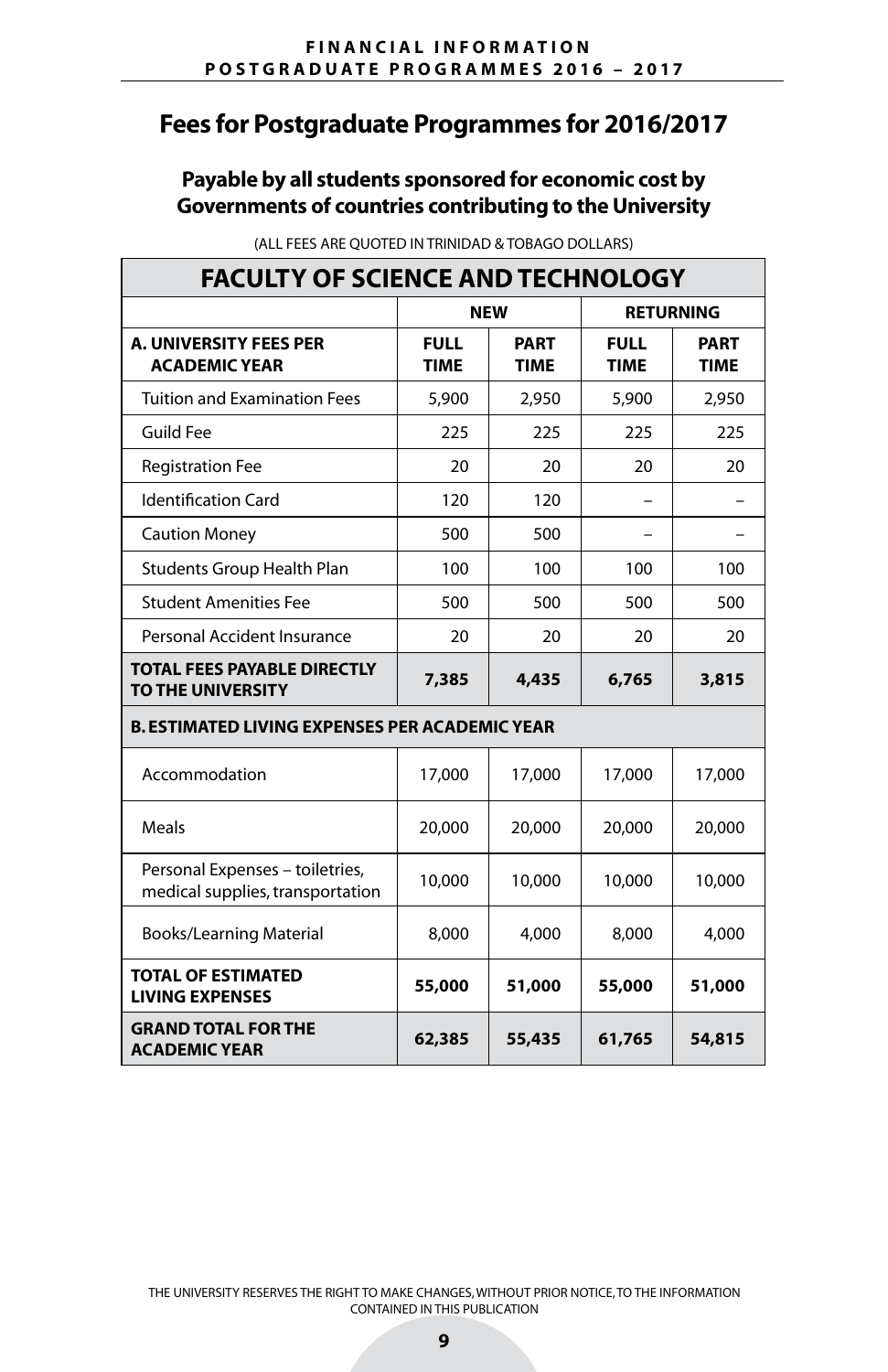| <b>FACULTY OF SCIENCE &amp; TECHNOLOGY</b>                                     |                                          |                                       |                                       |          |  |  |
|--------------------------------------------------------------------------------|------------------------------------------|---------------------------------------|---------------------------------------|----------|--|--|
| <b>SELF-FINANCING</b><br><b>PROGRAMMES</b>                                     | <b>DURATION</b>                          | <b>TUITION</b><br><b>FEES</b><br>TT\$ | <b>TUITION</b><br><b>FEES</b><br>US\$ |          |  |  |
| MSc Occupational, Environmental                                                | 1 Yr (FT)                                | 45,000                                |                                       | Per Year |  |  |
| Safety and Health                                                              | 2 Yrs (PT)                               | 22,500                                |                                       | Per Year |  |  |
| PG Diploma Biodiversity                                                        | 1 Yr (FT)                                |                                       | 5,334                                 | Per Year |  |  |
| <b>Conservation &amp; Sustainable</b><br>Development in the Caribbean          | 2 Yrs (PT)                               |                                       | 2,667                                 | Per Year |  |  |
| MSc Biodiversity Conservation &<br>Sustainable Development in the<br>Caribbean | $1\frac{1}{2}$ Yr (FT)                   |                                       | 6,668                                 | Per Year |  |  |
|                                                                                | 3 Yrs (PT)                               |                                       | 3,334                                 | Per Year |  |  |
| MSc Renewable Energy                                                           | 1 Yr (FT)                                | 70,840                                |                                       | Per Year |  |  |
| Technology                                                                     | 2 Yrs (PT)                               | 35,420                                |                                       | Per Year |  |  |
| MSc Biotechnology                                                              | 1 Yr (FT)                                |                                       | 12,000                                | Per Year |  |  |
|                                                                                | 2 Yrs (PT)                               |                                       | 6,000                                 | Per Year |  |  |
| MSc Computer Science &                                                         | 1 Yr (FT)                                | 73,600                                |                                       | Per Year |  |  |
| Technology                                                                     | 2 Yrs (PT)                               | 36,800                                |                                       | Per Year |  |  |
| <b>MSc Biomedical Physics</b>                                                  | $1\frac{1}{2}$ Yrs (FT)<br>(3 Semesters) |                                       | 8,000                                 | Per Year |  |  |
|                                                                                | 3 Yrs (PT)<br>(6 Semesters)              |                                       | 4,000                                 | Per Year |  |  |

Please note that compulsory fees detailed on **page three** are payable in addition to these tuition fees at the beginning of the academic year.

#### **Note:**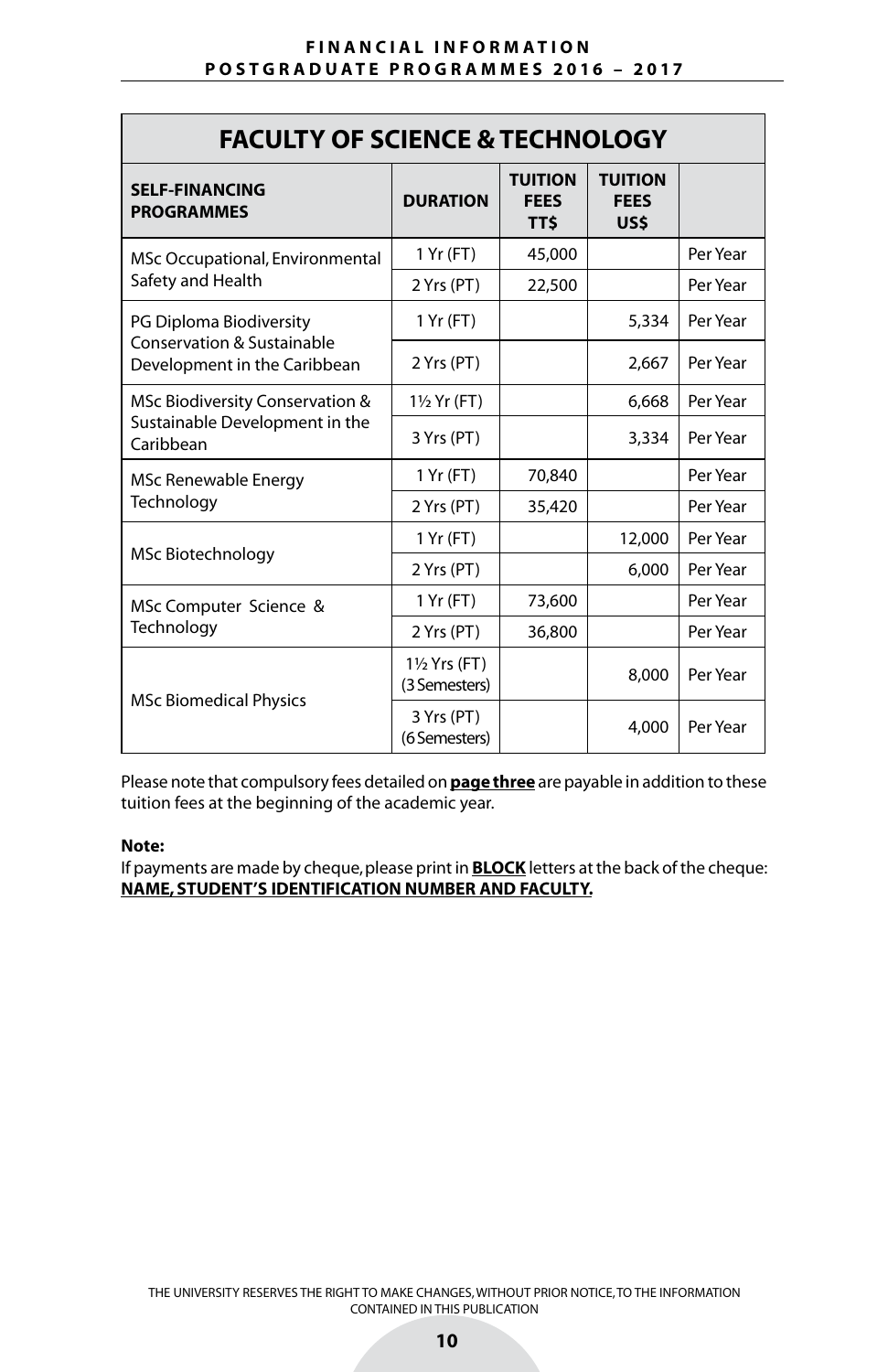## **Payable by all students sponsored for economic cost by Governments of countries contributing to the University**

| <b>FACULTY OF HUMANITIES &amp; EDUCATION</b>                        |                            |                     |                            |                            |  |  |
|---------------------------------------------------------------------|----------------------------|---------------------|----------------------------|----------------------------|--|--|
|                                                                     |                            | <b>NEW</b>          |                            | <b>RETURNING</b>           |  |  |
| <b>A. UNIVERSITY FEES PER</b><br><b>ACADEMIC YEAR</b>               | <b>FULL</b><br><b>TIME</b> | PART<br><b>TIME</b> | <b>FULL</b><br><b>TIME</b> | <b>PART</b><br><b>TIME</b> |  |  |
| <b>Tuition and Examination Fees</b>                                 | 5,900                      | 2,950               | 5,900                      | 2,950                      |  |  |
| <b>Guild Fee</b>                                                    | 225                        | 225                 | 225                        | 225                        |  |  |
| <b>Registration Fee</b>                                             | 20                         | 20                  | 20                         | 20                         |  |  |
| <b>Identification Card</b>                                          | 120                        | 120                 |                            |                            |  |  |
| <b>Caution Money</b>                                                | 500                        | 500                 |                            |                            |  |  |
| Students Group Health Plan                                          | 100                        | 100                 | 100                        | 100                        |  |  |
| <b>Student Amenities Fee</b>                                        | 500                        | 500                 | 500                        | 500                        |  |  |
| Personal Accident Insurance                                         | 20                         | 20                  | 20                         | 20                         |  |  |
| <b>TOTAL FEES PAYABLE DIRECTLY</b><br><b>TO THE UNIVERSITY</b>      | 7,385                      | 4,435               | 6,765                      | 3,815                      |  |  |
| <b>B. ESTIMATED LIVING EXPENSES PER ACADEMIC YEAR</b>               |                            |                     |                            |                            |  |  |
| Accommodation                                                       | 17,000                     | 17,000              | 17,000                     | 17,000                     |  |  |
| Meals                                                               | 20,000                     | 20,000              | 20,000                     | 20,000                     |  |  |
| Personal Expenses - toiletries,<br>medical supplies, transportation | 10,000                     | 10,000              | 10,000                     | 10,000                     |  |  |
| <b>Books/Learning Material</b>                                      | 8,000                      | 4,000               | 8,000                      | 4,000                      |  |  |
| <b>TOTAL OF ESTIMATED</b><br><b>LIVING EXPENSES</b>                 | 55,000                     | 51,000              | 55,000                     | 51,000                     |  |  |
| <b>GRAND TOTAL FOR THE</b><br><b>ACADEMIC YEAR</b>                  | 62,385                     | 55,435              | 61,765                     | 54,815                     |  |  |

(ALL FEES ARE QUOTED IN TRINIDAD & TOBAGO DOLLARS)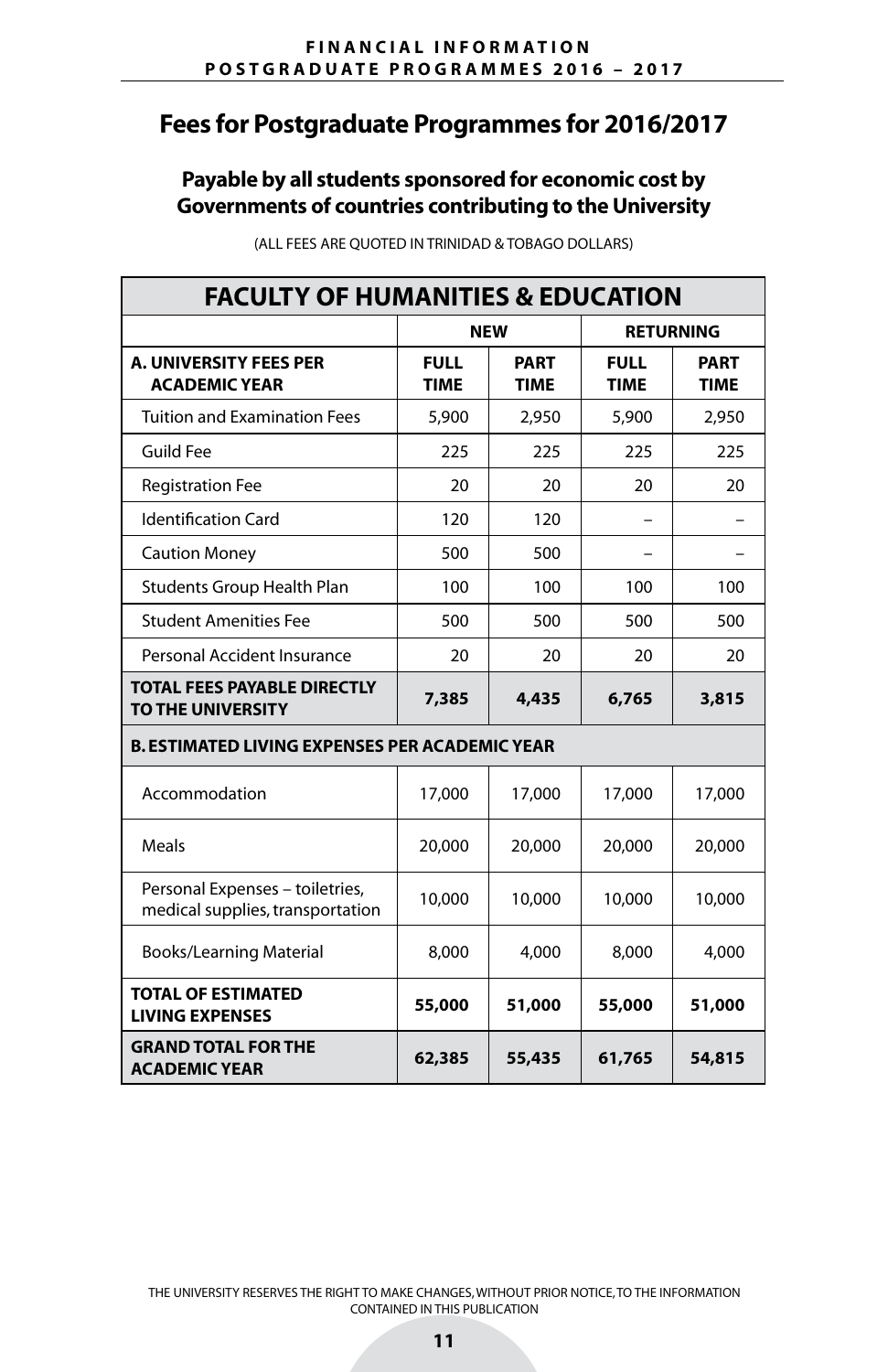| <b>FACULTY OF HUMANITIES &amp; EDUCATION</b>                                                                          |                         |                                             |                                       |            |  |
|-----------------------------------------------------------------------------------------------------------------------|-------------------------|---------------------------------------------|---------------------------------------|------------|--|
| <b>SELF-FINANCING</b><br><b>PROGRAMMES</b>                                                                            | <b>DURATION</b>         | <b>TUITION</b><br><b>FEES</b><br><b>TTS</b> | <b>TUITION</b><br><b>FEES</b><br>US\$ |            |  |
| PG Diploma Arts & Cultural<br><b>Enterprise Management</b>                                                            | 1 Yr                    | 12,000                                      |                                       | Per Year   |  |
| PG Diploma Interpreting<br>Techniques                                                                                 | 1 Yr (PT)               | 20,000                                      |                                       | Per Year   |  |
| <b>Masters of Education</b><br>(Health Promotion)                                                                     | 2 Yrs (PT)              | 33,500                                      |                                       | Per Year   |  |
| PG Diploma/MHED Tertiary<br>Level Teaching & Learning                                                                 | 2 Yrs (PT)              | 25,750                                      |                                       | Per Year   |  |
| <b>MA Human Communication</b><br><b>Studies</b>                                                                       | 2 Yrs (PT)              | 28,000                                      |                                       | Per Year   |  |
| MA Speech Language Pathology                                                                                          | 3 Yrs (PT)              | 16,668                                      |                                       | Per Year   |  |
|                                                                                                                       | 2 Yrs (FT)              | 25,000                                      |                                       | Per Year   |  |
| <b>MA Creative Design:</b><br>Entrepreneurship                                                                        | $1\frac{1}{2}$ Yrs (FT) | 30,900                                      |                                       | Per Year   |  |
| Teaching English as Second<br>Language (TESOL)                                                                        |                         | 1,500                                       |                                       | Per Course |  |
| PG Diploma Teaching of Visual<br>& Performing Arts                                                                    | 1 Yr (FT)               | 30,900                                      |                                       | Per Year   |  |
| MA Leadership in Technical<br><b>Vocational Education &amp;</b><br>Training (TVET) and Workforce<br>Development (WFD) | 2 Yrs (PT)              | 36,000                                      |                                       | Per Year   |  |
| PG Diploma Education<br>(Pre-Service)                                                                                 | 1 Yr (FT)               | 30,900                                      |                                       | Per Year   |  |
| M.Ed Educational Leadership                                                                                           | 2 Yrs (PT)              | 22,575                                      |                                       | Per Year   |  |

Please note that compulsory fees detailed on **page three** are payable in addition to these tuition fees at the beginning of the academic year.

#### **Note:**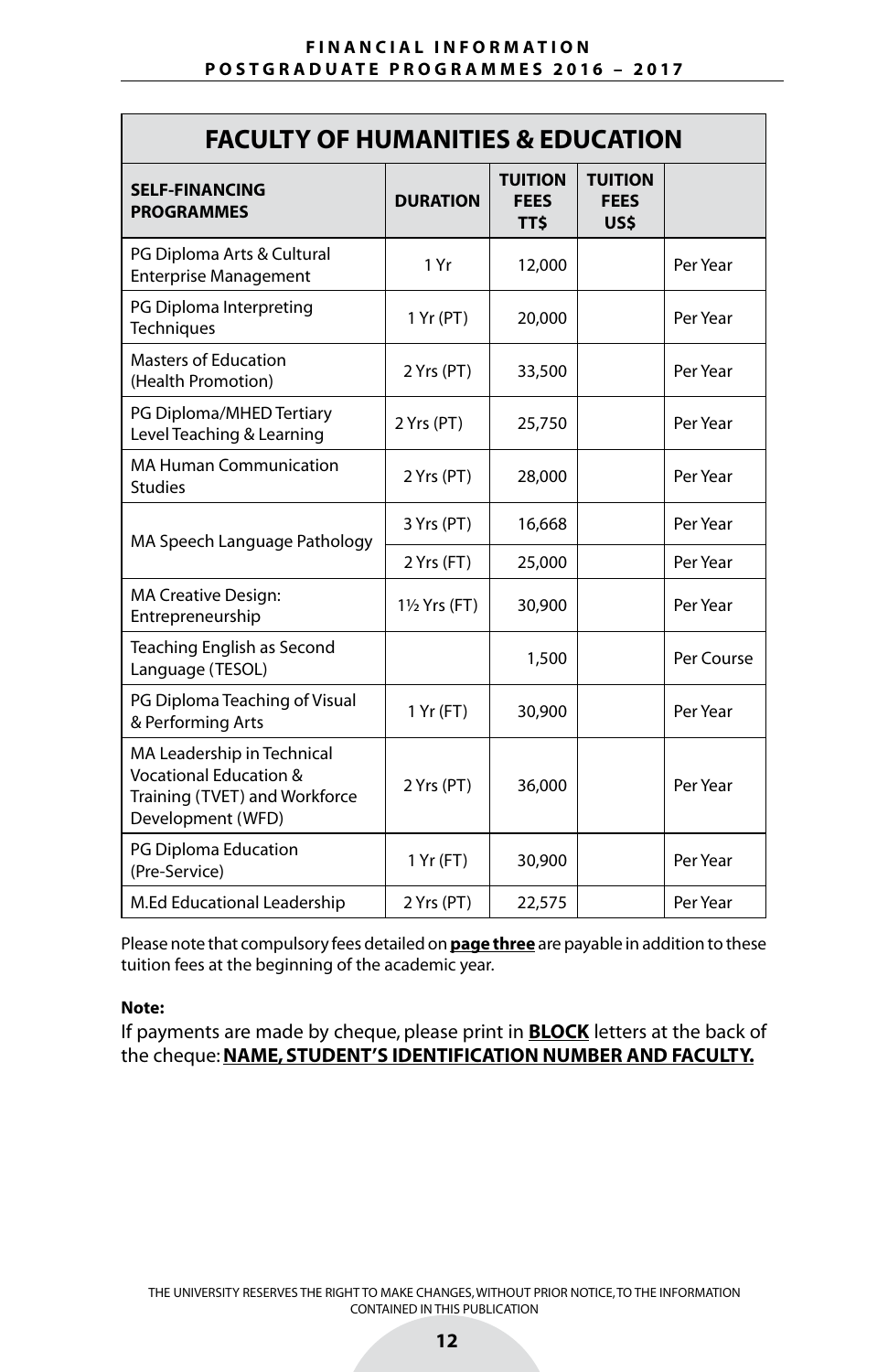## **Payable by all students sponsored for economic cost by Governments of countries contributing to the University**

| <b>FACULTY OF ENGINEERING</b>                                       |                                      |                            |                            |                            |  |
|---------------------------------------------------------------------|--------------------------------------|----------------------------|----------------------------|----------------------------|--|
|                                                                     |                                      | <b>NEW</b>                 |                            | <b>RETURNING</b>           |  |
| <b>A. UNIVERSITY FEES PER</b><br><b>ACADEMIC YEAR</b>               | <b>FULL</b><br><b>TIME</b>           | <b>PART</b><br><b>TIME</b> | <b>FULL</b><br><b>TIME</b> | <b>PART</b><br><b>TIME</b> |  |
| <b>Tuition and Examination Fees</b>                                 | 7,700                                | 3,850                      | 7,700                      | 3,850                      |  |
| <b>Guild Fee</b>                                                    | 225                                  | 225                        | 225                        | 225                        |  |
| <b>Registration Fee</b>                                             | 20                                   | 20                         | 20                         | 20                         |  |
| <b>Identification Card</b>                                          | 120                                  | 120                        |                            |                            |  |
| <b>Caution Money</b>                                                | 500                                  | 500                        |                            |                            |  |
| <b>Students Group Health Plan</b>                                   | 100                                  | 100                        | 100                        | 100                        |  |
| <b>Student Amenities Fee</b>                                        | 500                                  | 500                        | 500                        | 500                        |  |
| Personal Accident Insurance                                         | 20                                   | 20                         | 20                         | 20                         |  |
| <b>TOTAL FEES PAYABLE DIRECTLY</b><br><b>TO THE UNIVERSITY</b>      | 9,185                                | 5,335                      | 8,565                      | 4,715                      |  |
| <b>B. ESTIMATED LIVING EXPENSES PER ACADEMIC YEAR</b>               |                                      |                            |                            |                            |  |
| Accommodation                                                       | 17,000                               | 17,000                     | 17,000                     | 17,000                     |  |
| Meals                                                               | 20,000                               | 20,000                     | 20,000                     | 20,000                     |  |
| Personal Expenses - toiletries,<br>medical supplies, transportation | 10,000                               | 10,000                     | 10,000                     | 10,000                     |  |
| <b>Books/Learning Material</b>                                      | 8,000                                | 4,000                      | 8,000                      | 4,000                      |  |
| <b>TOTAL OF ESTIMATED</b><br><b>LIVING EXPENSES</b>                 | 51,000<br>55,000<br>55,000<br>51,000 |                            |                            |                            |  |
| <b>GRAND TOTAL FOR THE</b><br><b>ACADEMIC YEAR</b>                  | 64,185                               | 56,335                     | 63,565                     | 55,715                     |  |

(ALL FEES ARE QUOTED IN TRINIDAD & TOBAGO DOLLARS)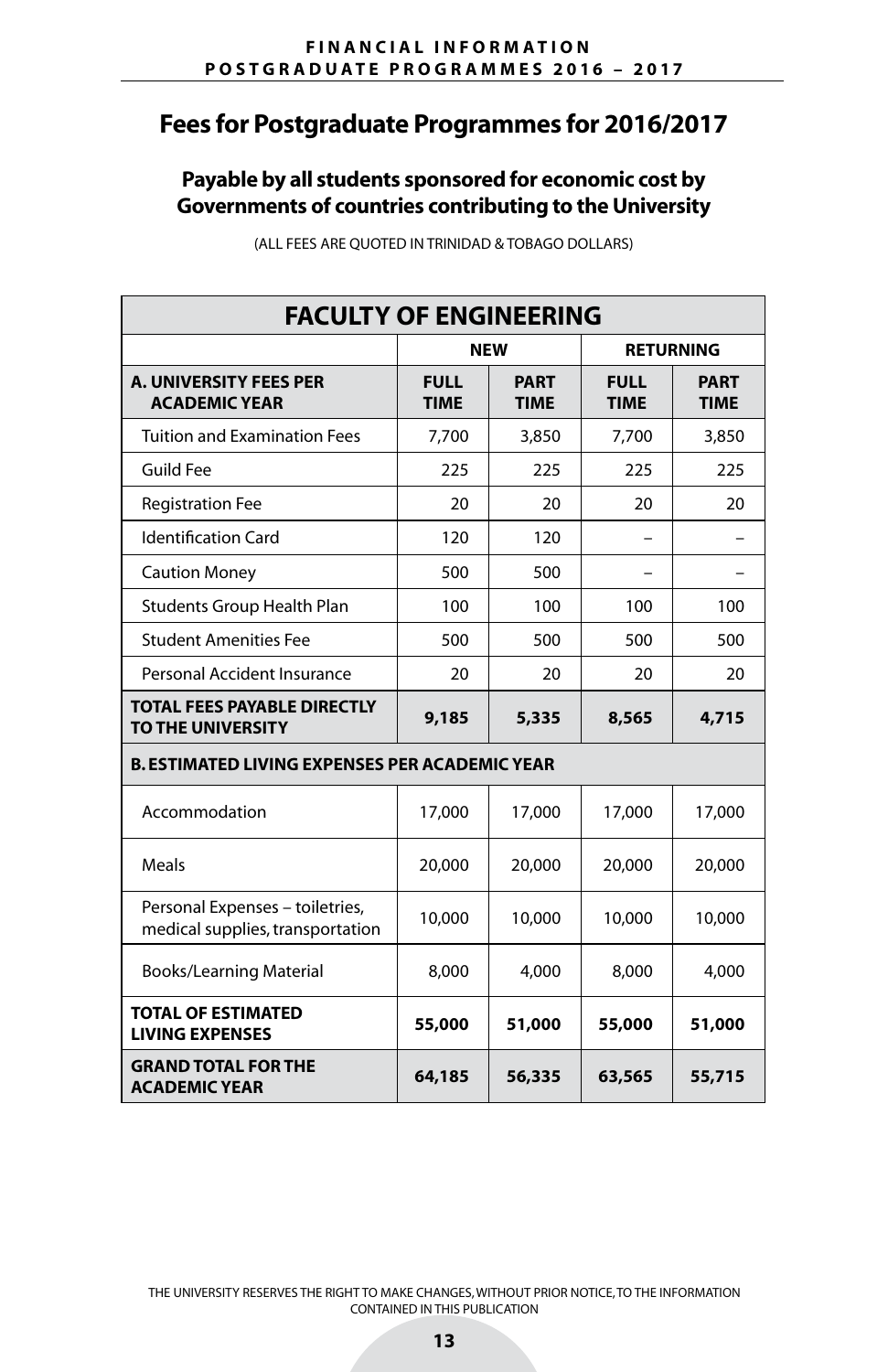| <b>FACULTY OF ENGINEERING</b>                                |                 |                                             |                                       |            |  |
|--------------------------------------------------------------|-----------------|---------------------------------------------|---------------------------------------|------------|--|
| <b>SELF-FINANCING</b><br><b>PROGRAMMES</b>                   | <b>DURATION</b> | <b>TUITION</b><br><b>FEES</b><br><b>TTS</b> | <b>TUITION</b><br><b>FEES</b><br>US\$ |            |  |
| PG Diploma Coastal Zone Processes                            | 1 Yr (PT)       | 28,750                                      |                                       | Per Year   |  |
| MSc Coastal Zone Engineering                                 | 1 Yr (FT)       | 51,750                                      |                                       | Per Year   |  |
| and Management                                               | 2 Yrs (PT)      | 25,875                                      |                                       | Per Year   |  |
| MSc Qualifying Environmental<br>Engineering                  | 1 Yr (PT)       | 3,400                                       |                                       | Per Year   |  |
| MSc Environmental Engineering                                | 1 Yr (FT)       | 45,540                                      |                                       | Per Year   |  |
| * Repeat Fee after 2 years                                   | 2 Yrs (PT)      | 22,770                                      |                                       | Per Year   |  |
|                                                              |                 | 1,725                                       |                                       | Per Course |  |
| <b>MSc Project Management</b>                                | 2 Yrs (PT)      | 34,500                                      |                                       | Per Year   |  |
| * Repeat Fee                                                 |                 | 4,830                                       |                                       | Per Course |  |
| <b>MSc Engineering Asset</b><br>Management                   | 2 Yrs (PT)      | 32,700                                      |                                       | Per Year   |  |
| PG Diploma in Land Administration                            | 1 Yr (PT)       | 27,600                                      |                                       | Per Year   |  |
| * Repeat Fee                                                 |                 | 2,300                                       |                                       | Per Course |  |
| PG Diploma Wastewater Services                               | 1 Yr (FT)       | 20,499                                      |                                       | Per Year   |  |
| Management                                                   | 2 Yrs (PT)      | 10,249                                      |                                       | Per Year   |  |
| <b>MSc Wastewater Services</b><br>Management with PG diploma |                 | 5,900                                       |                                       | Per Year   |  |
| <b>MSc Wastewater Services</b>                               | 1 Yr (FT)       | 26,450                                      |                                       | Per Year   |  |
| Management                                                   | 2 Yrs (PT)      | 13,225                                      |                                       | Per Year   |  |
| <b>MSc Construction Management</b><br>- GUYANA               | 2 Yrs (PT)      |                                             | 4,025                                 | Per Year   |  |
| <b>MSc Project Management</b><br>- GUYANA                    | 2 Yrs (PT)      |                                             | 4.025                                 | Per Year   |  |
| Msc Petroleum Engineering -<br><b>GUYANA</b>                 | 4Yrs (PT)       | 34,500                                      |                                       | Per Year   |  |
| MSc Engineering Management -<br><b>GUYANA</b>                | 2 Yrs (PT)      |                                             | 4,025                                 | Per Year   |  |
| * Repeat Fee                                                 |                 | 2.243                                       |                                       | Per Course |  |

Please note that compulsory fees detailed on **page three** are payable in addition to these tuition fees at the beginning of the academic year.

#### **Note:**

If payments are made by cheque, please print in **BLOCK** letters at the back of the cheque: **NAME, STUDENT'S IDENTIFICATION NUMBER AND FACULTY.**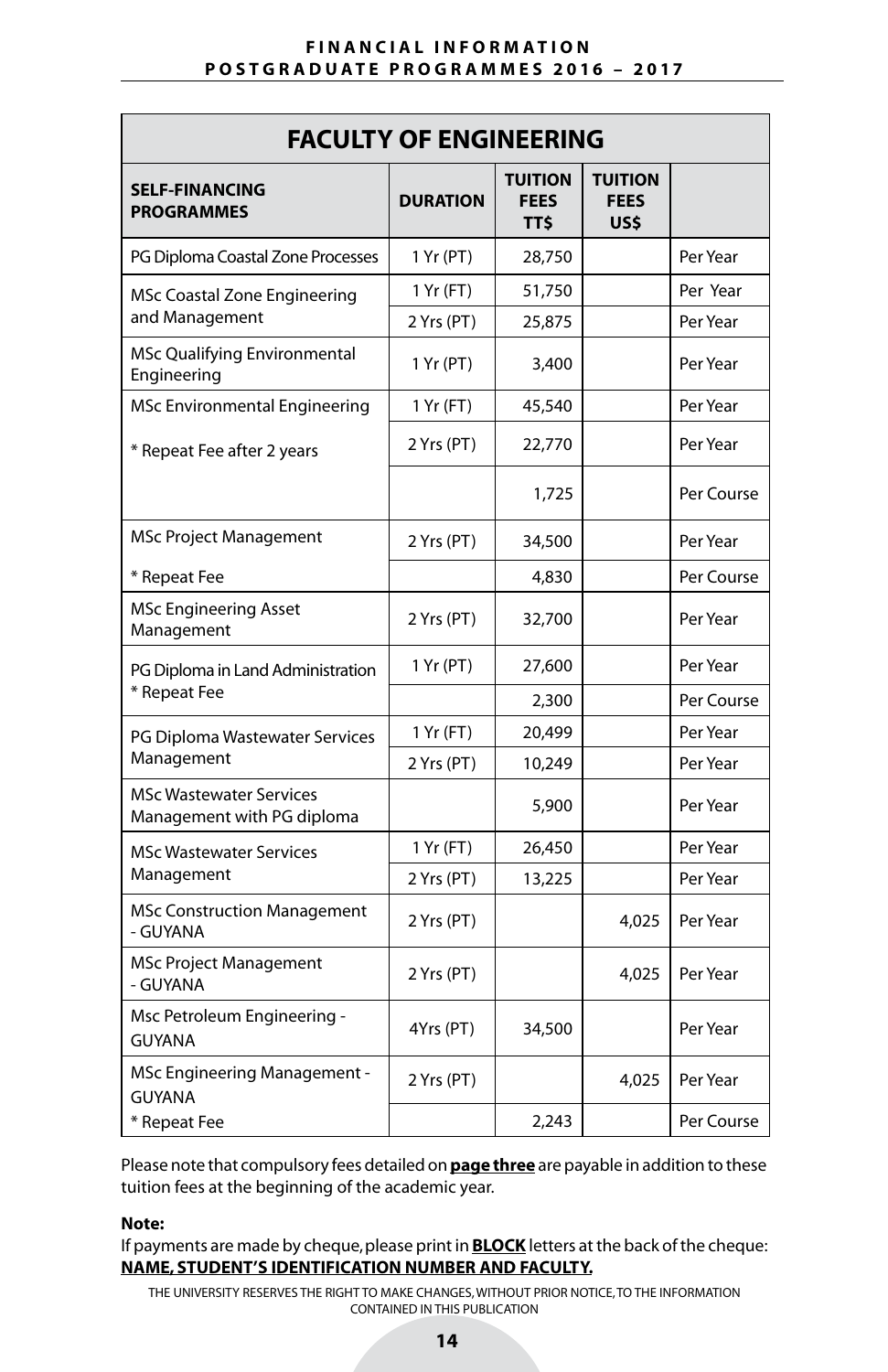## **Payable by all students sponsored for economic cost by Governments of countries contributing to the University**

| LAW (M PHIL /PHD)                                                   |                                      |                            |                            |                            |  |  |
|---------------------------------------------------------------------|--------------------------------------|----------------------------|----------------------------|----------------------------|--|--|
|                                                                     |                                      | <b>NEW</b>                 |                            | <b>RETURNING</b>           |  |  |
| <b>A. UNIVERSITY FEES PER</b><br><b>ACADEMIC YEAR</b>               | <b>FULL</b><br><b>TIME</b>           | <b>PART</b><br><b>TIME</b> | <b>FULL</b><br><b>TIME</b> | <b>PART</b><br><b>TIME</b> |  |  |
| <b>Tuition and Examination Fees</b>                                 | 6,500                                | 3,250                      | 6,500                      | 3,250                      |  |  |
| <b>Guild Fee</b>                                                    | 225                                  | 225                        | 225                        | 225                        |  |  |
| <b>Registration Fee</b>                                             | 20                                   | 20                         | 20                         | 20                         |  |  |
| <b>Identification Card</b>                                          | 120                                  | 120                        |                            |                            |  |  |
| <b>Student Amenities Fee</b>                                        | 500                                  | 500                        | 500                        | 500                        |  |  |
| <b>Caution Money</b>                                                | 500                                  | 500                        |                            |                            |  |  |
| Students Group Health Plan                                          | 100                                  | 100                        | 100                        | 100                        |  |  |
| Personal Accident Insurance                                         | 20                                   | 20                         | 20                         | 20                         |  |  |
| <b>TOTAL FEES PAYABLE DIRECTLY</b><br>TO THE UNIVERSITY             | 7,985                                | 4,735                      | 7,365                      | 4,115                      |  |  |
| <b>B. ESTIMATED LIVING EXPENSES PER ACADEMIC YEAR</b>               |                                      |                            |                            |                            |  |  |
| Accommodation                                                       | 17,000                               | 17,000                     | 17,000                     | 17,000                     |  |  |
| <b>Meals</b>                                                        | 20,000                               | 20,000                     | 20,000                     | 20,000                     |  |  |
| Personal Expenses - toiletries,<br>medical supplies, transportation | 10,000                               | 10,000                     | 10,000                     | 10,000                     |  |  |
| <b>Books/Learning Material</b>                                      | 8,000                                | 4,000                      | 8,000                      | 4,000                      |  |  |
| <b>TOTAL OF ESTIMATED</b><br><b>LIVING EXPENSES</b>                 | 55,000<br>51,000<br>55,000<br>51,000 |                            |                            |                            |  |  |
| <b>GRAND TOTAL FOR THE</b><br><b>ACADEMIC YEAR</b>                  | 62,985                               | 55,735                     | 62,365                     | 55,115                     |  |  |

(ALL FEES ARE QUOTED IN TRINIDAD & TOBAGO DOLLARS)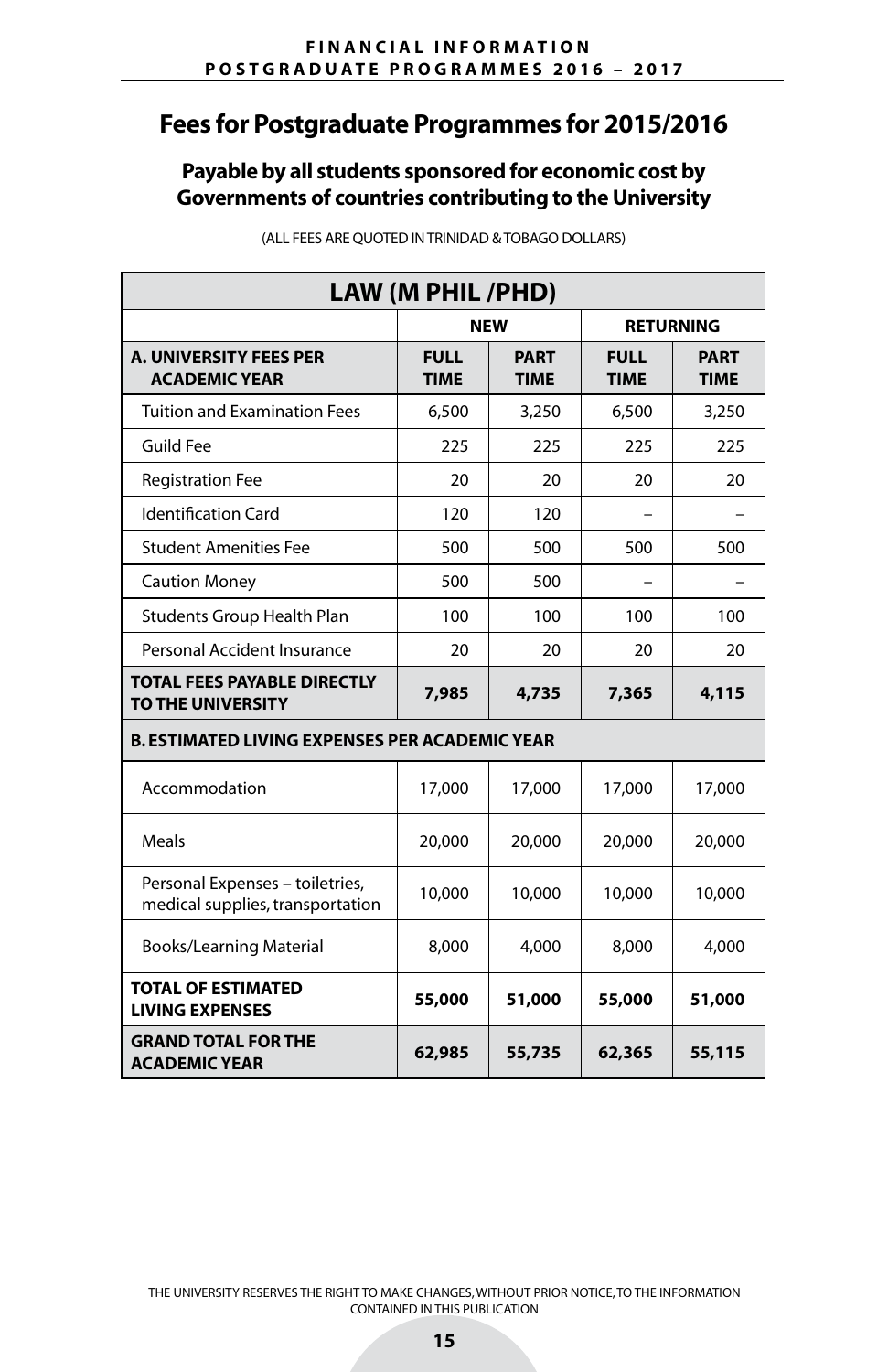| <b>FACULTY OF LAW</b>                      |                         |                                             |                                       |          |  |
|--------------------------------------------|-------------------------|---------------------------------------------|---------------------------------------|----------|--|
| <b>SELF-FINANCING</b><br><b>PROGRAMMES</b> | <b>DURATION</b>         | <b>TUITION</b><br><b>FEES</b><br><b>TTS</b> | <b>TUITION</b><br><b>FEES</b><br>US\$ |          |  |
| Master of Law (LLM)                        | 1 Yr (FT)               |                                             | 10,000                                | Per Year |  |
|                                            | $1\frac{1}{2}$ Yrs (PT) |                                             | 6,667                                 | Per Year |  |
| PG Diploma in Law                          |                         |                                             | 6,500                                 | Per Year |  |
| PG Diploma in Legislative Drafting         |                         |                                             | 4,404                                 | Per Year |  |

Please note that compulsory fees detailed on **page three** are payable in addition to these tuition fees at the beginning of the academic year.

#### **Note:**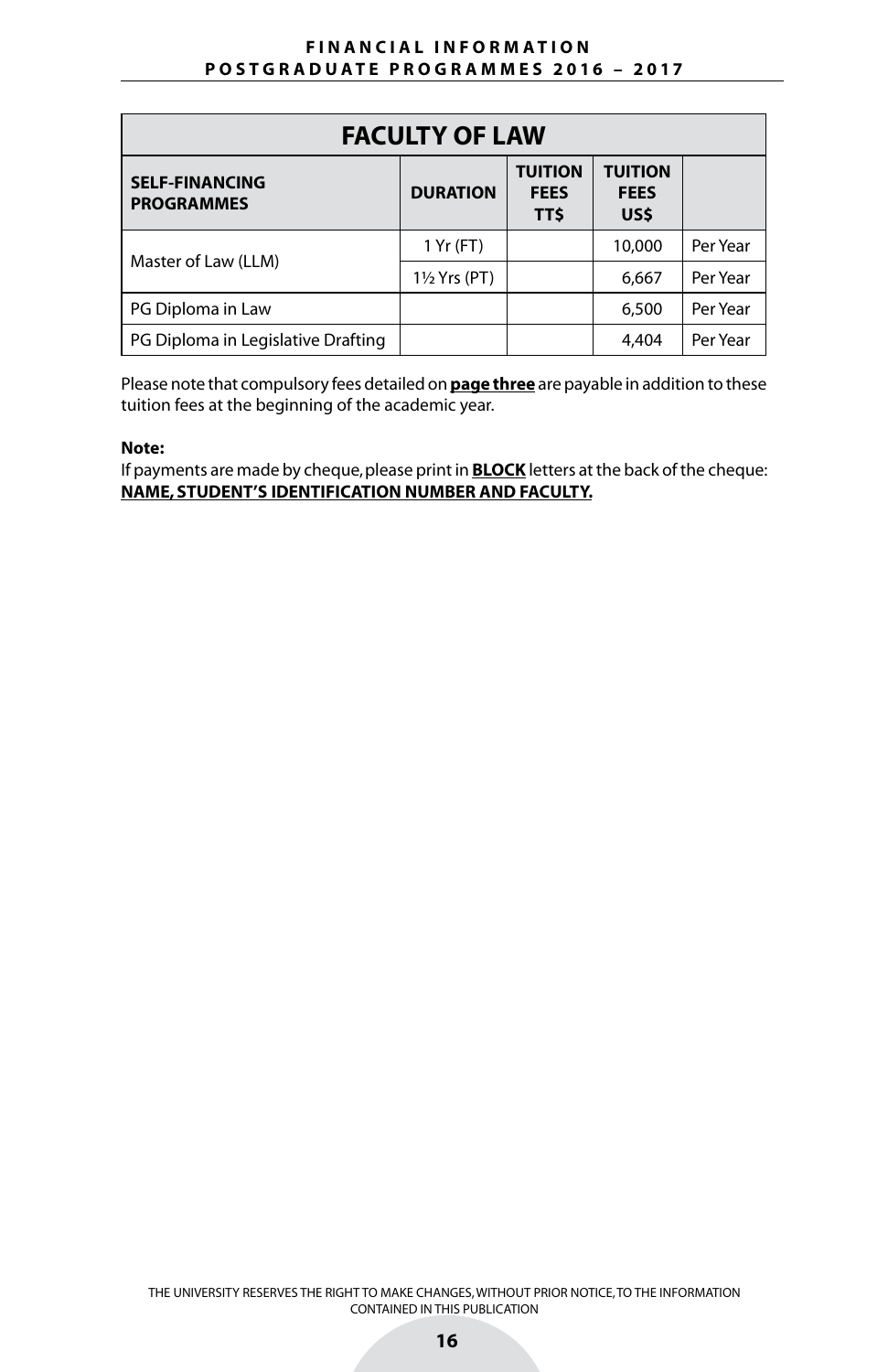## **Payable by all students who have been accepted as Nationals of Trinidad and Tobago**

| <b>FACULTY OF MEDICAL SCIENCES (DM)</b>                             |                  |                  |
|---------------------------------------------------------------------|------------------|------------------|
|                                                                     | NEW              | <b>RETURNING</b> |
| A. UNIVERSITY FEES PER ACADEMIC YEAR                                | <b>PART TIME</b> | <b>PART TIME</b> |
| <b>Tuition and Examination Fees</b>                                 | 30,000           | 30,000           |
| <b>Guild Fee</b>                                                    | 225              | 225              |
| <b>Registration Fee</b>                                             | 20               | 20               |
| <b>Identification Card</b>                                          | 120              |                  |
| <b>Caution Money</b>                                                | 500              |                  |
| <b>Students Group Health Plan</b>                                   | 100              | 100              |
| <b>Student Amenities Fee</b>                                        | 500              | 500              |
| Personal Accident Insurance                                         | 20               | 20               |
| <b>TOTAL FEES PAYABLE DIRECTLY TO THE</b><br><b>UNIVERSITY</b>      | 31,485           | 30,865           |
| <b>B. ESTIMATED LIVING EXPENSES PER ACADEMIC YEAR</b>               |                  |                  |
| Accommodation                                                       | 17,000           | 17,000           |
| Meals                                                               | 20,000           | 20,000           |
| Personal Expenses - toiletries, medical supplies,<br>transportation | 10,000           | 10,000           |
| <b>Books/Learning Material</b>                                      | 4,000            | 4,000            |
| <b>TOTAL OF ESTIMATED</b><br><b>LIVING EXPENSES</b>                 | 51,000           | 51,000           |
| <b>GRAND TOTAL FOR THE ACADEMIC YEAR</b>                            | 82,485           | 81,865           |

(ALL FEES ARE QUOTED IN TRINIDAD & TOBAGO DOLLARS)

Please note that compulsory fees detailed on **page three** are payable in addition to these tuition fees at the beginning of the academic year.

#### **Note:**

If payments are made by cheque, please print in **BLOCK** letters at the back of the cheque: **NAME, STUDENT'S IDENTIFICATION NUMBER AND FACULTY.**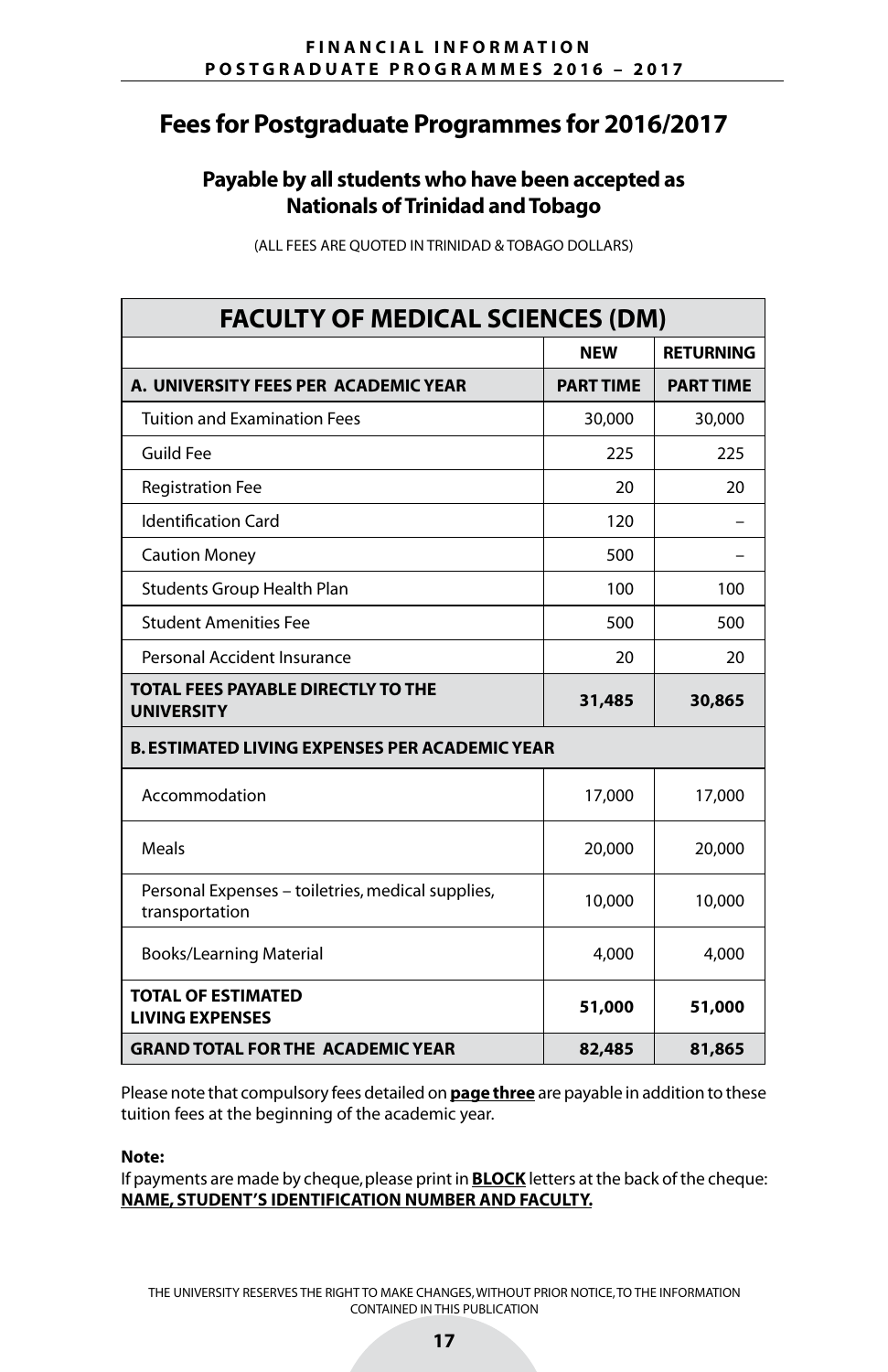## **Payable by all students who have been accepted as Nationals of Trinidad & Tobago**

| <b>FACULTY OF MEDICAL SCIENCES (M PHIL / PHD)</b>                   |                            |                            |                            |                            |  |
|---------------------------------------------------------------------|----------------------------|----------------------------|----------------------------|----------------------------|--|
|                                                                     |                            | <b>NEW</b>                 |                            | <b>RETURNING</b>           |  |
| <b>A. UNIVERSITY FEES PER</b><br><b>ACADEMIC YEAR</b>               | <b>FULL</b><br><b>TIME</b> | <b>PART</b><br><b>TIME</b> | <b>FULL</b><br><b>TIME</b> | <b>PART</b><br><b>TIME</b> |  |
| <b>Tuition and Examination Fees</b>                                 | 25,000                     | 12,500                     | 25,000                     | 12,500                     |  |
| <b>Guild Fee</b>                                                    | 225                        | 225                        | 225                        | 225                        |  |
| <b>Registration Fee</b>                                             | 20                         | 20                         | 20                         | 20                         |  |
| <b>Identification Card</b>                                          | 120                        | 120                        |                            |                            |  |
| <b>Caution Money</b>                                                | 500                        | 500                        |                            |                            |  |
| <b>Students Group Health Plan</b>                                   | 100                        | 100                        | 100                        | 100                        |  |
| <b>Student Amenities Fee</b>                                        | 500                        | 500                        | 500                        | 500                        |  |
| Personal Accident Insurance                                         | 20                         | 20                         | 20                         | 20                         |  |
| <b>TOTAL FEES PAYABLE DIRECTLY</b><br>TO THE UNIVERSITY             | 26,485                     | 13,985                     | 25,865                     | 13,365                     |  |
| <b>B. ESTIMATED LIVING EXPENSES PER ACADEMIC YEAR</b>               |                            |                            |                            |                            |  |
| Accommodation                                                       | 17,000                     | 17,000                     | 17,000                     | 17,000                     |  |
| Meals                                                               | 20,000                     | 20,000                     | 20,000                     | 20,000                     |  |
| Personal Expenses - toiletries,<br>medical supplies, transportation | 10,000                     | 10,000                     | 10,000                     | 10,000                     |  |
| <b>Books/Learning Material</b>                                      | 8,000                      | 4,000                      | 8,000                      | 4,000                      |  |
| <b>TOTAL OF ESTIMATED</b><br><b>LIVING EXPENSES</b>                 | 55,000                     | 51,000                     | 55,000                     | 51,000                     |  |
| <b>GRAND TOTAL FOR THE</b><br><b>ACADEMIC YEAR</b>                  | 81,485                     | 64,985                     | 80,865                     | 64,365                     |  |

(ALL FEES ARE QUOTED IN TRINIDAD & TOBAGO DOLLARS)

#### **Note:**

If payments are made by cheque, please print in **BLOCK** letters at the back of the cheque: **NAME, STUDENT'S IDENTIFICATION NUMBER AND FACULTY.**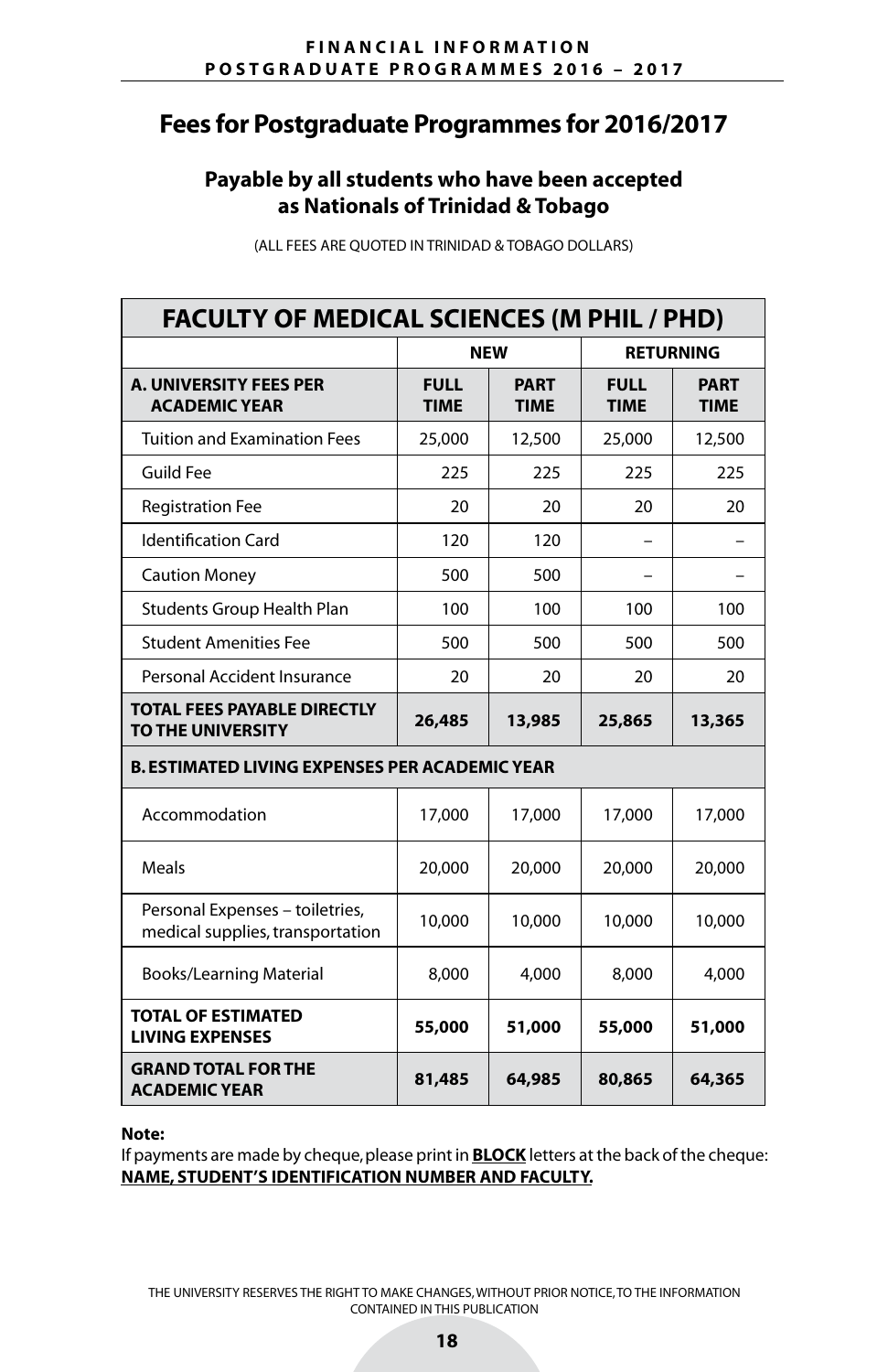| <b>FACULTY OF MEDICAL SCIENCES</b>                  |                                          |                                   |                                       |          |  |
|-----------------------------------------------------|------------------------------------------|-----------------------------------|---------------------------------------|----------|--|
| <b>SELF-FINANCING</b><br><b>PROGRAMMES</b>          | <b>DURATION</b>                          | <b>TUITION</b><br><b>FEES TTS</b> | <b>TUITION</b><br><b>FEES</b><br>US\$ |          |  |
| <b>MSc Clinical Psychology</b>                      | 2 Yrs (FT)                               | 30,000                            |                                       | Per Year |  |
| PG Diploma Emergency Medicine                       | $1\frac{1}{2}$ Yrs (PT)<br>(3 Semesters) | 25,000                            |                                       | Per Year |  |
| <b>MSc Emergency Medicine</b>                       | 1 Yr (PT)                                | 30,000                            |                                       | Per Year |  |
| PG Diploma Primary Care &<br><b>Family Medicine</b> | 2 Yrs (PT)                               | 25,000                            |                                       | Per Year |  |
| MSc Primary Care &<br><b>Family Medicine</b>        | $1\frac{1}{2}$ Yr (PT)<br>(3 Semesters)  | 30,000                            |                                       | Per Year |  |
| <b>MSc Advanced Nursing</b>                         | 1½ Yrs (FT)<br>(3 Semesters)             | 30,000                            |                                       | Per Year |  |
| <b>MSc Public Health</b>                            | 2 Yrs (PT)                               | 40,000                            |                                       | Per Year |  |
| PG Diploma Management of HIV<br>Infection           | 1 Yr (PT)                                | 35,000                            |                                       | Per Year |  |
| <b>MSc Palliative Care Medicine</b>                 | 2 Yrs (PT)                               | 25,000                            |                                       | Per Year |  |
| <b>MSc Medical Mircobiology</b>                     | 2 Yrs (PT)                               | 30,000                            |                                       | Per Year |  |
| DM Otorhinolaryngology (ORL)                        | 6 Yrs (PT)                               | 30,000                            |                                       | Per Year |  |

Please note that compulsory fees detailed on **page three** are payable in addition to these tuition fees at the beginning of the academic year.

#### **Note:**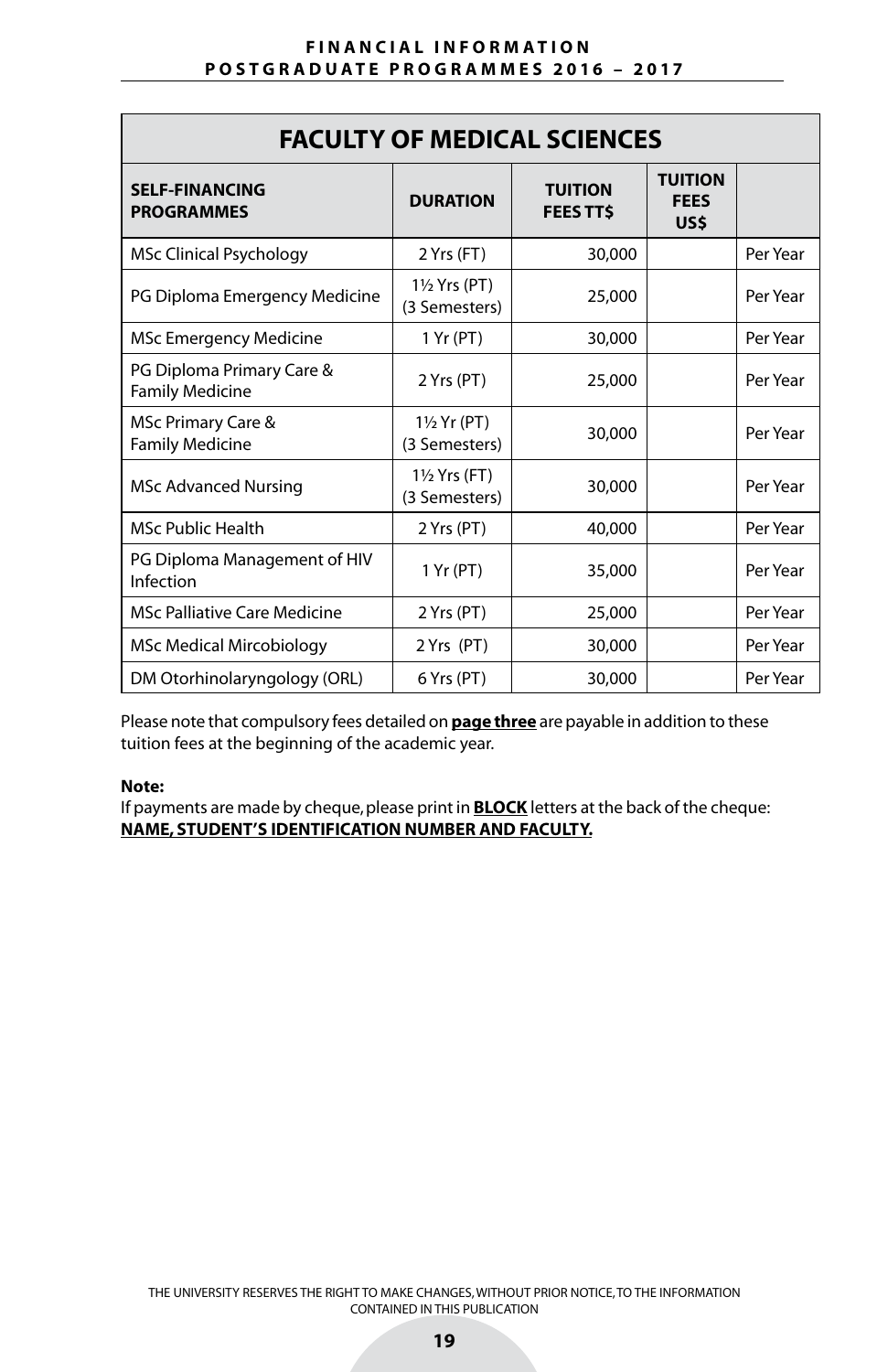## **Payable by all students sponsored for economic cost by Governments of countries contributing to the University**

| <b>FACULTY OF SOCIAL SCIENCES</b>                                   |                                      |                            |                            |                            |  |
|---------------------------------------------------------------------|--------------------------------------|----------------------------|----------------------------|----------------------------|--|
|                                                                     |                                      | <b>NEW</b>                 | <b>RETURNING</b>           |                            |  |
| <b>A. UNIVERSITY FEES PER</b><br><b>ACADEMIC YEAR</b>               | <b>FULL</b><br><b>TIME</b>           | <b>PART</b><br><b>TIME</b> | <b>FULL</b><br><b>TIME</b> | <b>PART</b><br><b>TIME</b> |  |
| <b>Tuition and Examination Fees</b>                                 | 5,900                                | 2,950                      | 5,900                      | 2,950                      |  |
| <b>Guild Fee</b>                                                    | 225                                  | 225                        | 225                        | 225                        |  |
| <b>Registration Fee</b>                                             | 20                                   | 20                         | 20                         | 20                         |  |
| <b>Identification Card</b>                                          | 120                                  | 120                        |                            |                            |  |
| <b>Caution Money</b>                                                | 500                                  | 500                        |                            |                            |  |
| <b>Students Group Health Plan</b>                                   | 100                                  | 100                        | 100                        | 100                        |  |
| <b>Student Amenities Fee</b>                                        | 500                                  | 500                        | 500                        | 500                        |  |
| Personal Accident Insurance                                         | 20                                   | 20                         | 20                         | 20                         |  |
| <b>TOTAL FEES PAYABLE DIRECTLY</b><br>TO THE UNIVERSITY             | 7,385                                | 4,435                      | 6,765                      | 3,815                      |  |
| <b>B. ESTIMATED LIVING EXPENSES PER ACADEMIC YEAR</b>               |                                      |                            |                            |                            |  |
| Accommodation                                                       | 17,000                               | 17,000                     | 17,000                     | 17,000                     |  |
| Meals                                                               | 20,000                               | 20,000                     | 20,000                     | 20,000                     |  |
| Personal Expenses - toiletries,<br>medical supplies, transportation | 10,000                               | 10,000                     | 10,000                     | 10,000                     |  |
| <b>Books/Learning Material</b>                                      | 8,000                                | 4,000                      | 8,000                      | 4,000                      |  |
| <b>TOTAL OF ESTIMATED</b><br><b>LIVING EXPENSES</b>                 | 55,000<br>51,000<br>55,000<br>51,000 |                            |                            |                            |  |
| <b>GRAND TOTAL FOR THE</b><br><b>ACADEMIC YEAR</b>                  | 62,385                               | 55,435                     | 61,765                     | 54,815                     |  |

(ALL FEES ARE QUOTED IN TRINIDAD & TOBAGO DOLLARS)

#### **Note:**

If payments are made by cheque, please print in **BLOCK** letters at the back of the cheque: **NAME, STUDENT'S IDENTIFICATION NUMBER AND FACULTY.**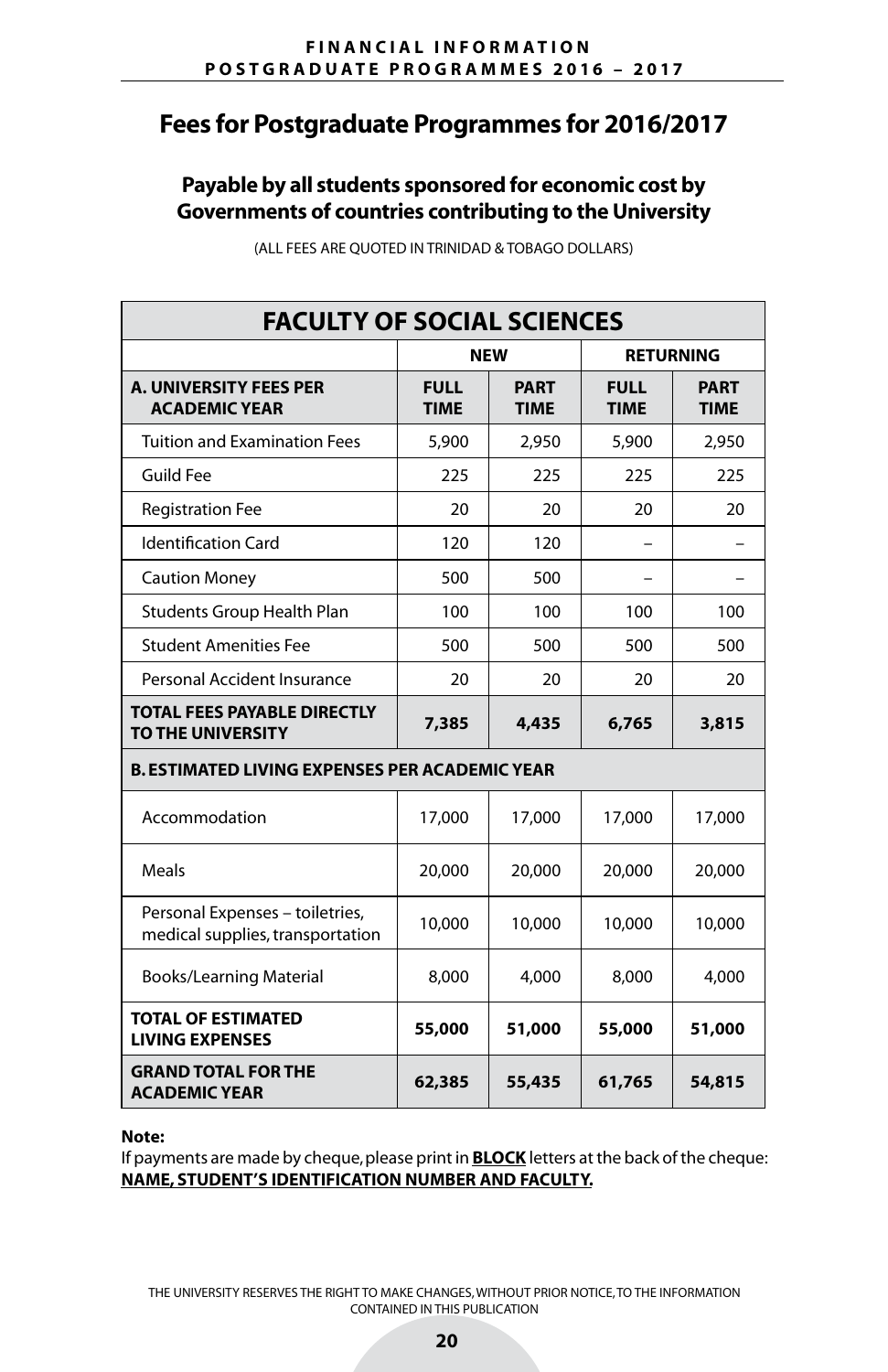| <b>FACULTY OF SOCIAL SCIENCES</b>                |                 |                                             |                                       |                            |  |
|--------------------------------------------------|-----------------|---------------------------------------------|---------------------------------------|----------------------------|--|
| <b>SELF-FINANCING</b><br><b>PROGRAMMES</b>       | <b>DURATION</b> | <b>TUITION</b><br><b>FEES</b><br><b>TTS</b> | <b>TUITION</b><br><b>FEES</b><br>US\$ |                            |  |
| PG Diploma Mediation Studies                     | 1 Yr (PT)       | 23,000                                      |                                       | Per Year                   |  |
| * Repeat Fee                                     |                 | 1,100                                       |                                       | Per Course                 |  |
| * Exam only                                      |                 | 630                                         |                                       | Per Exam                   |  |
| <b>MSc Mediation Studies with</b><br>PG Diploma  | 1 Yr (PT)       | 15,750                                      |                                       | Per Year                   |  |
| <b>MSc Mediation Studies</b>                     | 2 Yrs (PT)      | 31,500                                      |                                       | Per Year                   |  |
|                                                  |                 | 2,600                                       |                                       | <b>Project Fee</b>         |  |
| MSc Criminology & Criminal                       | 1 Yr (FT)       | 24,000                                      |                                       | Per Year<br>(incl. Summer) |  |
| Justice                                          | 2 Yrs (PT)      | 10,000                                      |                                       | Per Year                   |  |
| * If not pursuing degree                         |                 | 3,200                                       |                                       | Per Course                 |  |
| * Repeat Fee                                     |                 | 2,100                                       |                                       | Per Course                 |  |
| <b>MSc Aviation Management</b>                   | 1 Yr (FT)       | 60,000                                      |                                       | Per Year<br>(incl Summer)  |  |
|                                                  | 2 Yrs (PT)      | 30,000                                      |                                       | Per Year                   |  |
| * Repeat Fee after 2 years                       |                 | 5,000                                       |                                       | Per Course                 |  |
| <b>MSc Public Sector</b><br>Management (Evening) | 2 Yrs (Ev)      | 12,000                                      |                                       | Per Year                   |  |
| * Repeat Fee                                     |                 | 2,200                                       |                                       | Per Course                 |  |
| PG Diploma in Economics                          | 1 Yr            | 15,000                                      |                                       | Per Year<br>(incl Summer)  |  |
| * Repeat Fee                                     |                 | 1,875                                       |                                       | Per Course                 |  |
| PG Diploma in Gender &<br>Development            | 1 Yr (FT)       | 18,000                                      |                                       | Per Year                   |  |
| MSc Gender & Development<br>with PG Diploma      | 1 Yr (FT)       | 10,000                                      |                                       | Per Year                   |  |
|                                                  |                 | 20,000                                      |                                       | Year 1                     |  |
| MSc Gender & Development                         | 2 Yrs (FT)      | 10,000                                      |                                       | Year <sub>2</sub>          |  |
|                                                  | 1 Yr (FT)       | 34,500                                      |                                       | Per Year                   |  |
| <b>MSc Development Statistics</b>                | 2 Yrs (PT)      | 17,250                                      |                                       | Per Year                   |  |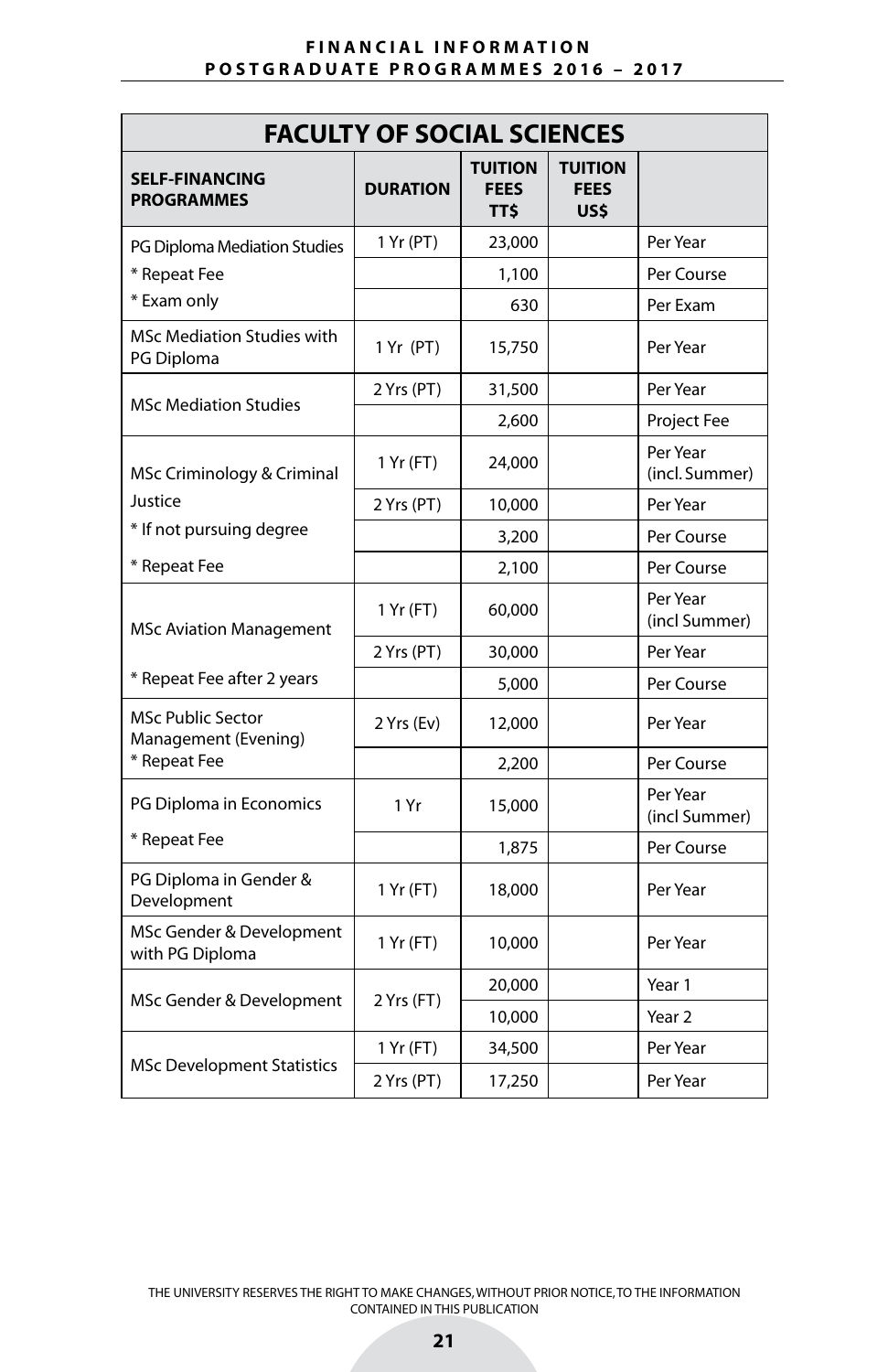| <b>FACULTY OF SOCIAL SCIENCES</b>                          |                                         |                                             |                                       |            |  |
|------------------------------------------------------------|-----------------------------------------|---------------------------------------------|---------------------------------------|------------|--|
| <b>SELF-FINANCING</b><br><b>PROGRAMMES</b>                 | <b>DURATION</b>                         | <b>TUITION</b><br><b>FEES</b><br><b>TTS</b> | <b>TUITION</b><br><b>FEES</b><br>US\$ |            |  |
| <b>PG Diploma Sports</b><br>Management                     | $1\frac{1}{2}$ Yr (FT)<br>(3 Semesters) | 24,000                                      |                                       | Per Year   |  |
| * Repeat Fee                                               |                                         | 2,000                                       |                                       | Per Course |  |
| <b>MSc Sports Management</b><br>with PG Diploma            | 1 Yr (PT)                               | 16,000                                      |                                       | Per Year   |  |
| <b>MSc Sports Management</b>                               | 2 Yrs (PT)                              | 20,000                                      |                                       | Per Year   |  |
| * Repeat Fee                                               |                                         | 2,500                                       |                                       | Per Course |  |
| MSc Strategic Leadership<br>and Management (Evening)       | 2 Yrs (PT)                              | 22,000                                      |                                       | Per Year   |  |
| * Repeat Fee                                               |                                         | 2,200                                       |                                       | Per Course |  |
| <b>MSc Financial Economics</b>                             | 1 Yr (FT)                               | 35,000                                      |                                       | Per Year   |  |
|                                                            | 2 Yrs (PT)                              | 17,500                                      |                                       | Per Year   |  |
| <b>PhD Business Administration</b><br>(New from 2015-2016) | 4 Yrs (FT)                              | 20,000                                      |                                       | Per Year   |  |
| <b>MSc Management Studies</b><br>(New from 2015-2016)      | 2 Yrs (FT)                              | 16,000                                      |                                       | Per Year   |  |
| MSc Applied Psychology                                     | 2 Yrs (FT)                              | 35,000                                      |                                       | Per Year   |  |

| <b>INSTITUTE OF INTERNATIONAL RELATIONS</b> |                         |                                       |                                       |          |  |  |
|---------------------------------------------|-------------------------|---------------------------------------|---------------------------------------|----------|--|--|
| <b>SELF-FINANCING</b><br><b>PROGRAMMES</b>  | <b>DURATION</b>         | <b>TUITION</b><br><b>FEES</b><br>TT\$ | <b>TUITION</b><br><b>FEES</b><br>US\$ |          |  |  |
| PG Diploma International Relations          |                         |                                       |                                       |          |  |  |
| - Trinidad and Tobago                       | 1 Yr (FT)<br>2 Yrs (PT) | 5,900<br>2,950                        |                                       | Per Year |  |  |
| - Caricom Nationals                         | 1 Yr (FT)               |                                       | 2,000                                 | Per Year |  |  |
| - All Other Countries                       | 1 Yr (FT)               |                                       | 6,000                                 | Per Year |  |  |

Please note that compulsory fees detailed on **page three** are payable in addition to these tuition fees at the beginning of the academic year.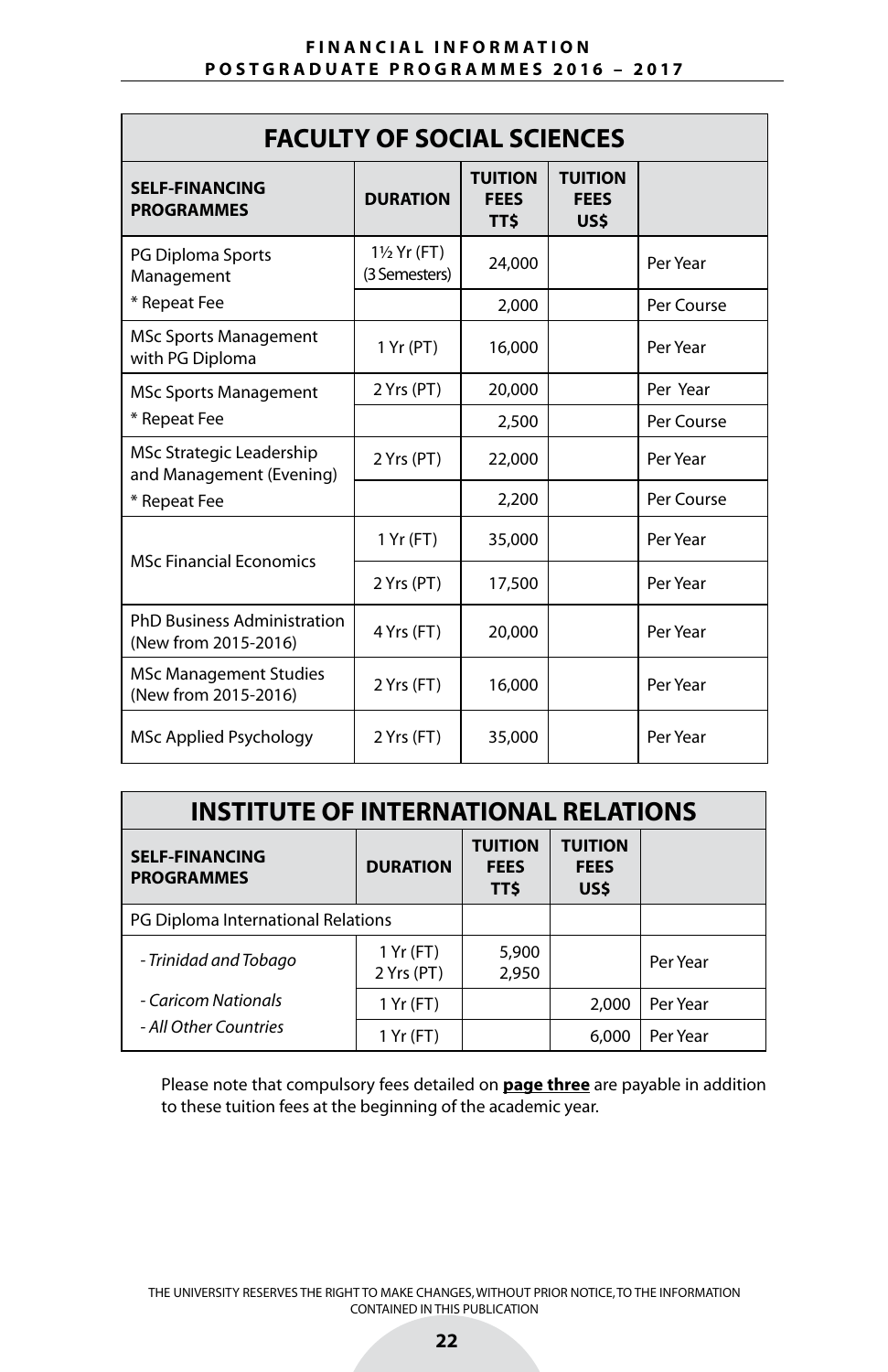## **1. Tuition Fees for Higher Degree and Postgraduate Diploma programmes payable by students from non-campus contributing countries and Barbados NOT SPONSORED by their governments for economic cost.**

| <b>FACULTY</b>         | <b>FULL TIME FEES PER</b><br><b>ACADEMIC YEAR</b><br>(TT <sub>5</sub> ) | <b>PER SEMESTER</b><br>FEES (TT\$) |
|------------------------|-------------------------------------------------------------------------|------------------------------------|
| Food and Agriculture   | 19,640                                                                  | 9,820                              |
| Science and Technology | 19,640                                                                  | 9,820                              |
| Humanities & Education | 19,640                                                                  | 9,820                              |
| Social Sciences        | 19,640                                                                  | 9,820                              |
| Engineering            | 25,620                                                                  | 12,810                             |
| Law                    | 22,480                                                                  | 11,240                             |

These students will be required to pay the following tuition fees.

Please note that compulsory fees detailed on **page three** are payable in addition to these tuition fees at the beginning of the academic year.

## **2. Tuition Fees for Higher Degree and Postgraduate Diploma programmes payable in US\$ by all other students**

Students from non-contributing countries such as the United Kingdom, Guyana, Martinique, Suriname, United States, Canada etc. who are not sponsored will pay the following tuition fees.

| <b>FACULTY</b>         | <b>FULL TIME FEES PER</b><br><b>ACADEMIC YEAR</b><br>(US <sub>5</sub> ) | <b>PER SEMESTER</b><br>FEES (US\$) |
|------------------------|-------------------------------------------------------------------------|------------------------------------|
| Food and Agriculture   | 9,640                                                                   | 4,820                              |
| Science and Technology | 9,640                                                                   | 4,820                              |
| Humanities & Education | 9,640                                                                   | 4,820                              |
| Social Sciences        | 9,640                                                                   | 4,820                              |
| Engineering            | 12,580                                                                  | 6,290                              |
| Law                    | 11,030                                                                  | 5,515                              |

Please note that compulsory fees detailed on **page three** are payable in addition to these tuition fees at the beginning of the academic year.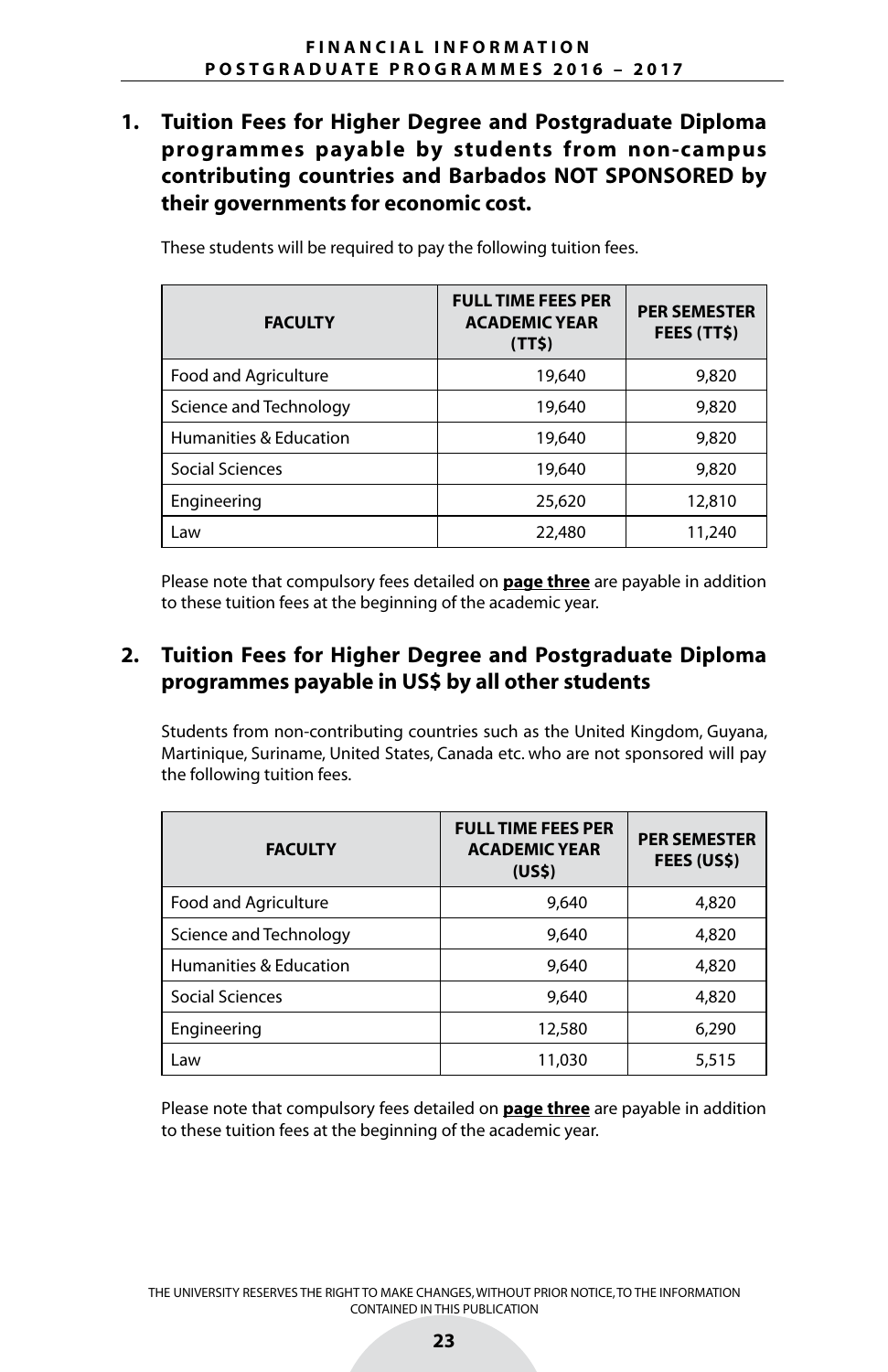**3. Tuition Fees for Higher Degree and Postgraduate Diploma programmes in the Faculty of Medical Sciences, payable in US\$ by all other students for 2016/2017**

| <b>MEDICAL SCIENCES</b> | <b>ANNUAL</b><br><b>FEES (USS)</b> | <b>PER SEMESTER</b><br><b>FEES (USS)</b> |  |
|-------------------------|------------------------------------|------------------------------------------|--|
| M.Phil / Ph.D Degrees   | 5.000                              | 2,500                                    |  |
| D.M. Programme          | 6,000                              | 3,000                                    |  |

Please note that compulsory fees detailed on **page three** are payable in addition to these tuition fees at the beginning of the academic year.

## **4. Per credit Fees for Specially Admitted students for 2016/2017**

| <b>FACULTY</b>         | <b>FROM</b><br><b>CONTRIBUTING</b><br><b>COUNTRIES TTS</b> | <b>FROM</b><br><b>NON-CONTRIBUTING</b><br><b>COUNTRIES USS</b> |
|------------------------|------------------------------------------------------------|----------------------------------------------------------------|
| Food and Agriculture   | 585                                                        | 290                                                            |
| Science and Technology | 585                                                        | 290                                                            |
| Humanities & Education | 675                                                        | 335                                                            |
| Social Sciences        | 675                                                        | 335                                                            |
| Engineering            | 835                                                        | 410                                                            |

Specially admitted students are allowed to attend classes and write examinations.

Please note that compulsory fees detailed on **page three** are payable in addition to these tuition fees at the beginning of the academic year.

## **5. Per credit fees for Occasional students and students writing Examinations only for 2016/2017**

| <b>FACULTY</b>         | <b>FROM</b><br><b>CONTRIBUTING</b><br><b>COUNTRIES TTS</b> | <b>FROM</b><br><b>NON-CONTRIBUTING</b><br><b>COUNTRIES USS</b> |
|------------------------|------------------------------------------------------------|----------------------------------------------------------------|
| Food and Agriculture   | 175                                                        | 145                                                            |
| Science and Technology | 175                                                        | 145                                                            |
| Humanities & Education | 200                                                        | 170                                                            |
| Social Sciences        | 200                                                        | 170                                                            |
| Engineering            | 250                                                        | 205                                                            |

a. Occasional students are not permitted to write examinations.

- b. Examinations only students are permitted to write examinations but are not allowed to attend classes.
- c. Examinations only students registering in the summer session are required to pay the TT\$100 registration fee in addition to the fees state above.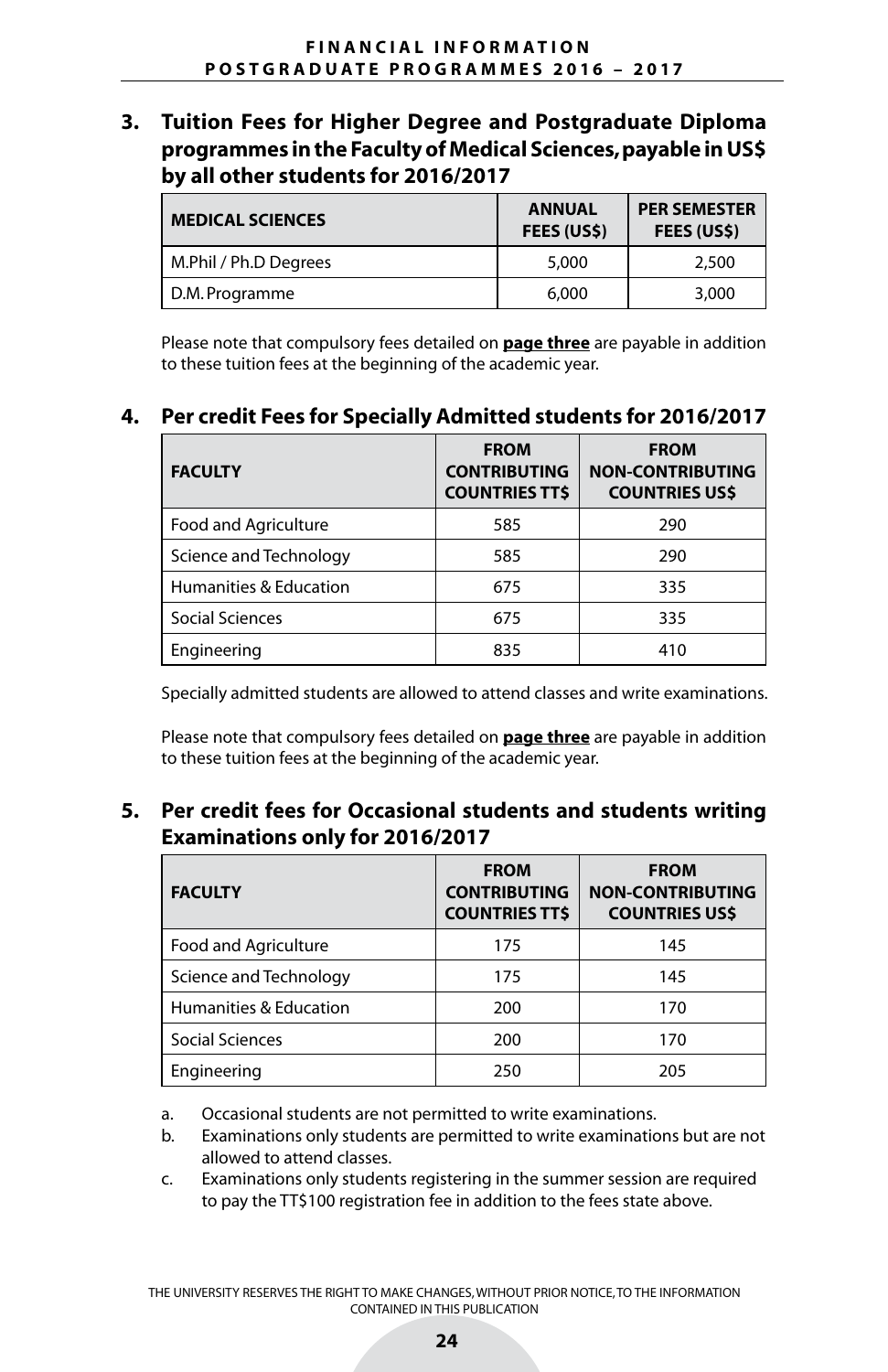**FOR FURTHER CLARIFICATION OF FEES QUOTED, PLEASE CONTACT** THE BURSARY STUDENT ADMINISTRATION BUILDING THE UNIVERSITY OF THE WEST INDIES ST. AUGUSTINE, TRINIDAD, REPUBLIC OF TRINIDAD & TOBAGO, WEST INDIES Tel: 662-2002 Exts: 82137, 82356, 83664, 83370, 83379-83382, 84136, 84137, 84173-84176, 84178-84181, 82143, 84200

http://www.sta.uwi.edu/postgrad/financial.asp